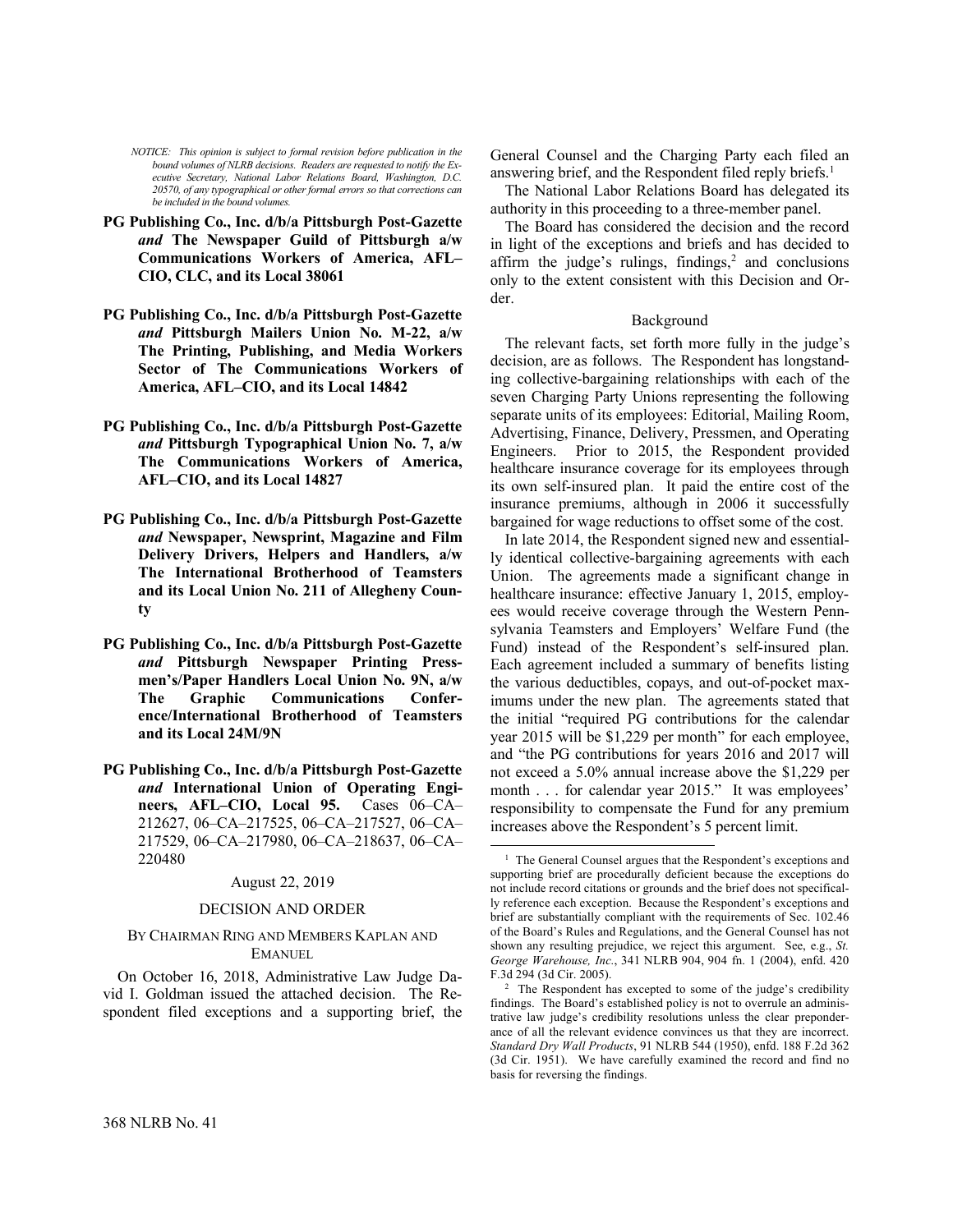The Respondent paid the required \$1229 per month for each employee in 2015. For 2016, the Fund requested a 5.9 percent increase, but the Respondent limited its increase to 5 percent (\$1290.45 per employee per month) in accordance with the agreements; and the Fund reduced employees' benefits by increasing deductibles to cover the shortfall. For 2017, the Fund requested, and the Respondent granted, a 5 percent increase, to \$1354.97 per employee per month.

Before the agreements expired in March 2017, the Respondent and the Unions began bargaining, separately, for new collective-bargaining agreements. The Respondent and two of the Unions agreed to extend two of the seven 2014–2017 agreements beyond March 2017: those covering the Operating Engineers–represented unit and the Guild-represented Editorial unit. The other five agreements expired in March 2017.

In the fall of 2017, the Fund requested another 5 percent increase from the Respondent. The Unions maintained that the Respondent had to pay increases necessary to maintain benefits because the expired agreements did not include a cap on contributions after 2017. The Respondent refused, asserting that its sole obligation under both the expired and extended agreements was to continue contributions at the 2017 level. Negotiations between the parties stalled, and the Respondent continued making contributions to the Fund at the 2017 level of \$1354.97 per month for each employee. It did not increase its contributions. In April 2018, the Fund further reduced employees' benefits by increasing employee deductibles to cover the shortfall.

The complaint alleges that the Respondent's 2014- 2017 collective-bargaining agreements established a status quo of up to 5 percent annual increases in the Respondent's contributions as requested by the Fund, and that the Respondent's 2018 refusal to increase its contributions in line with the Fund's request was a unilateral change that violated Section  $8(a)(5)$  and  $(1)$  of the Act.

## The Judge's Decision

The judge found that the Respondent unlawfully failed to maintain the status quo by discontinuing contribution increases and causing a reduction in employee benefits. He rejected the Respondent's argument that it had a duty only to maintain contributions at the 2017 level because it did not agree to additional annual increases beyond 2017. According to the judge, the issue was "not whether the General Counsel can point to language in the 2014 [a]greements showing that the Respondent agreed to pay annual increases in 2018 and thereafter," but "whether the Respondent can point to language showing that the parties intended to *preclude* the Respondent from continuing the status quo of contribution increases in 2018 and thereafter." The judge found no such preclusive language in the seven agreements, and accordingly he concluded that the Respondent was therefore obligated to pay *all* contribution increases requested by the Fund *except* in 2016 and 2017, when the increases were contractually limited to 5 percent.<sup>3</sup> In the judge's words, that contribution limit was a "shield" that could not be "turned into a sword that alchemically bars the Respondent from paying *any* increase to maintain the status quo after 2017."

On this basis, the judge determined that the Respondent "violated its statutory—not its contractual—duty to continue the status quo of funding the increase in contribution rates[.]" He found his interpretation "forcefully buttressed by the fact that the health care coverage schedule of benefits attached to each 2014 [a]greement could only be maintained with contribution rate increases." While recognizing that two of the seven agreements—those of the Editorial and Operating Engineers units—remained in force, the judge viewed that as only a nominal difference that did not require a different analysis. He also found that the Union did not clearly and unmistakably waive its statutory right to the increases, and he rejected various contractual and waiver defenses raised by the Respondent.

## Analysis

The issue presented here is whether the Respondent changed a term or condition of employment when it maintained its contributions to the Fund at the 2017 rate rather than increasing its contributions after 2017. See *Daily News of Los Angeles*, 315 NLRB 1236, 1237-1238 (1994), enfd. 73 F.3d 406 (D.C. Cir. 1996), cert. denied 519 U.S. 1090 (1997); *Wilkes-Barre General Hospital*, 362 NLRB 1212, 1216 (2015), enfd. 857 F.3d 364 (D.C. Cir. 2017). On exception, the Respondent argues that it did not change a term or condition of employment but rather maintained the status quo. It contends that its contractual obligation to increase contributions to the Fund for 2016 and 2017 did not create a mandate to continue increasing its contributions to the Fund after 2017. We find merit in the Respondent's exception.<sup>4</sup>

Preliminarily, it is necessary to distinguish between the Respondent's contractual and statutory duties. See *Litton Financial Printing Div. v. NLRB*, 501 U.S. 190, 207 (1991). An employer has a contractual duty to adhere to the terms of an agreement as long it remains in force.

<sup>&</sup>lt;sup>3</sup> However, in accordance with the General Counsel's theory of the case, the judge ordered the Respondent to reinstate contribution increases only up to 5 percent.

<sup>4</sup> The Respondent also excepts to the judge's rejection of its other defenses, including waiver. In light of our finding, it is unnecessary to pass on them.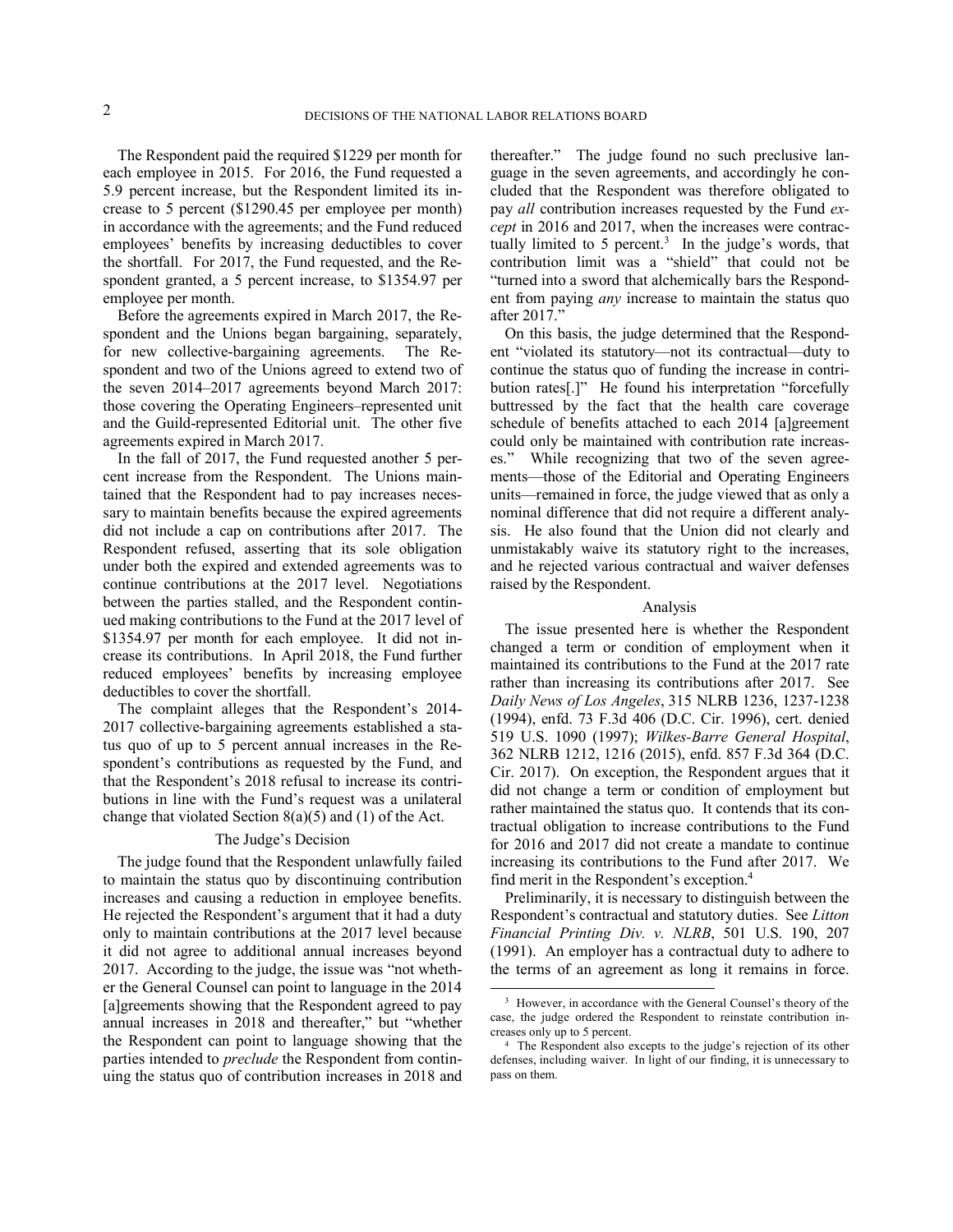See, e.g., *Des Moines Register & Tribune Co.*, 339 NLRB 1035, 1036–1037 (2003), rev. denied sub nom. *Des Moines Mailers Union, Teamsters Local No. 358 v. NLRB*, 381 F.3d 767 (8th Cir. 2004). Contractual obligations generally end once the agreement expires, see *Litton*, supra at 206, but an employer still has a statutory duty to maintain the status quo on mandatory subjects of bargaining until the parties reach a new agreement or a valid impasse. See *Triple A Fire Protection*, 315 NLRB 409, 414 (1994), enfd. 136 F.3d 727 (11th Cir. 1998), cert. denied 525 U.S. 1067 (1999). Contractual and statutory obligations are not necessarily coextensive. See, e.g., *Wilkes-Barre Hospital Co. v. NLRB*, 857 F.3d 364, 376–377 (D.C. Cir. 2017).

Initially, the judge erred by applying the same analysis to the Respondent's obligations under the continuing agreements with the Editorial and Operating Engineers units as he did to its obligations to the other five units after their agreements expired. Because the Editorial and Operating Engineers agreements remained in force, the Respondent's obligations to employees in those units were entirely contractual. Nonetheless, the judge considered only whether the Respondent "violated [a] statutory—not [a] contractual—duty" to continue increasing its contributions to the Fund for employees in all seven units. Unlike the judge, we analyze the continuing and expired agreements separately.

We first find that the Respondent did not abrogate any contractual duty to increase Fund contributions for Editorial and Operating Engineers unit employees after 2017. The continuing agreements covering these units established a baseline contribution level for 2015 and required the Respondent to pay contribution increases for 2016 and 2017 only. They made no provision for any additional increases in subsequent years. Thus, the Respondent was not obligated to comply with the Fund's contribution-increase request for 2018. See, e.g., *Hempstead Lincoln Mercury Motors Corp.*, 351 NLRB 1149, 1149 fn. 1 (2007). The fact that the agreements were originally slated to expire in March 2017 does not affect our analysis. The two unions chose to extend the 2014–2017 agreements, and those agreements did not provide for future contribution increases by the Respondent.

We also find that the Respondent did not abrogate its statutory duty to maintain the status quo of healthcare insurance contributions for the other five units' employees after their agreements expired. It is well established that "the status quo is . . . defined by reference to the substantive terms of the expired contract." *Hinson v. NLRB*, 428 F.2d 133, 139 (8th Cir. 1970). In finding the violation, the judge interpreted the healthcare insurance provisions in the expired agreements to create a postcontract status quo of paying annual contribution increases. However, that interpretation does not reflect the actual terms of the agreements. As stated above, the Respondent contractually agreed to a contribution amount for 2015 (\$1229 per employee per month), followed by contribution increases in 2016 and 2017 limited to 5 percent. It did not agree to pay the entire cost of requested contribution increases, and the express contractual limitation of increases to two specific years contradicts any finding of a postcontract status quo of "automatic increases to which the employer has already committed [itself]." See *NLRB v. Katz*, 369 U.S. 736, 746 (1962); see also *House of the Good Samaritan*, 268 NLRB 236, 237 (1983) (status quo did not require healthcare contribution increases by employer because policy manual set a maximum dollar amount for contributions and employer did not have a "consistent and inflexible" practice of covering the increases). Cases in which the Board has held that employers unlawfully discontinued, postcontract, a status quo of providing wage or benefit increases, including those relied on by the judge, are distinguishable. In those cases, the expired agreements included language providing for increases not limited to specified years.<sup>5</sup> Here, in contrast, the expired agreements explicitly limited increases to 2016 and 2017. Thus, when the agreements expired in March 2017, the status quo was the contribution rate for 2017, to which the Respondent lawfully adhered.<sup>6</sup>

<sup>5</sup> See *Prime Healthcare Services-Encino, LLC d/b/a Encino Hospital Medical Center*, 364 NLRB No. 128, slip op. at 9–10 (2016) ("Employees who are at or below the scale on the anniversary date of their most recent date of hire shall advance to the next step on the wage scale on that anniversary date[.]"), enfd. 890 F.3d 286 (D.C. Cir. 2018); *Wilkes-Barre General Hospital*, 362 NLRB at 1216-1218 ("Scale increases according to longevity shall become due only upon January 27th of the year following the employee's anniversary date."); *Finley Hospital*, 362 NLRB 915, 915–916 (2015) ("For the duration of this Agreement, the Hospital will adjust the pay of Nurses on his/her anniversary date."), enf. denied in relevant part 827 F.3d 720 (8th Cir. 2016); *Southwest Ambulance*, 360 NLRB 835, 843 (2014) ("Longevity Pay" raises "[e]very December 1st and June 1st of each year of this Agreement"), enf. denied on other grounds 796 F.3d 67 (D.C. Cir. 2015); *Intermountain Rural Electric Assn.*, 305 NLRB 783, 784 (1991) (employer's "maximum contribution to any of the medical insurance plans in effect for its employees covered by this Agreement 'shall not exceed' one hundred percent of . . . premiums," and employer would "pay one hundred percent . . . of the [dental] premiums for the employees covered"), enfd. 984 F.2d 1562 (10th Cir. 1993); *General Tire & Rubber Co.*, 274 NLRB 591, 592–593 (1985) (employer provided fringe benefits throughout term of agreement and during 90-day extension period), enfd. 795 F.2d 585 (6th Cir. 1986). We express no view as to whether all these cases were correctly decided.

<sup>6</sup> The judge found it unnecessary to address the General Counsel's alternative argument that the Respondent had a past practice of paying for all increases in employees' health insurance premiums. Because the General Counsel did not relevantly except, we likewise do not address that argument.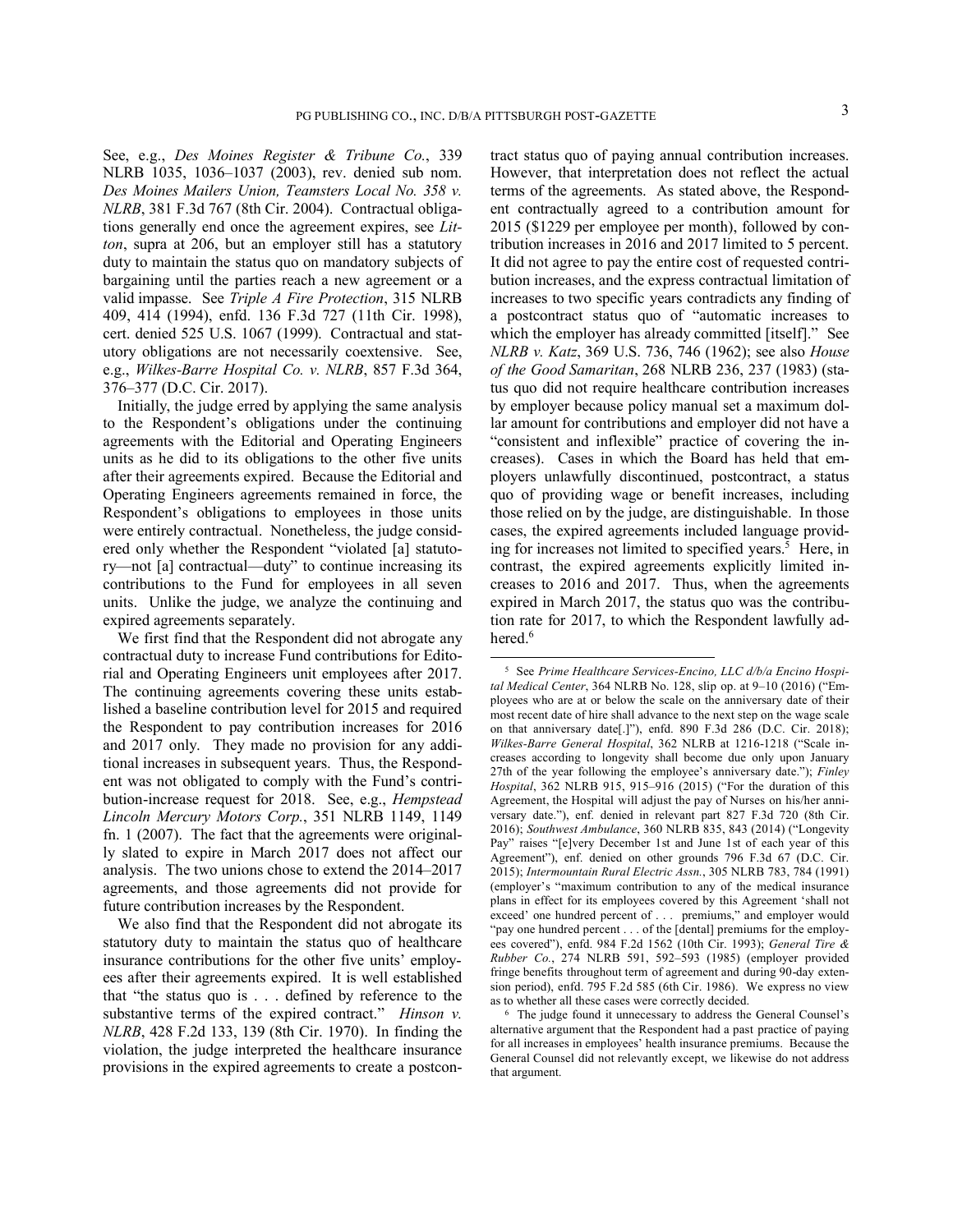The judge attempted to fortify his interpretation by citing the summary of healthcare insurance benefits attached to each agreement as proof of the Respondent's commitment to maintain those benefits through future contribution increases. These summaries provided details of the insurance coverage—including deductibles, copays, and out-of-pocket maximums—to be offered by a third-party insurer at a price to be set by it. However, the summaries in no way addressed the level of the Respondent's present or future contributions. Further, the agreements made the maintenance of existing benefits contingent on employees' willingness to shoulder part of the burden of premium increases. The summaries are therefore not relevant to the question before us.

Ultimately, the fundamental flaw in the judge's analysis was his allocation of the burden of proof. In finding that the status quo included annual contribution increases, the judge disregarded the General Counsel's lack of affirmative evidence of any commitment by the Respondent to continue increasing contributions as part of the status quo. Instead, having assumed that the increases would necessarily continue, he focused on whether "the Respondent can point to language showing that the parties intended to *preclude* the Respondent from continuing the status quo of contribution increases in 2018 and thereafter." In essence, the judge required the Respondent to show that its maintenance of contributions at the 2017 rate was *not* a violation of the Act. However, "[t]he General Counsel bears the burden of establishing that the Respondent altered the status quo." *CPL (Linwood) d/b/a Linwood Care Center and its Successor 201 New Road Care Center Operations, LLC d/b/a Linwood*, 367 NLRB No. 14, slip op. at 2 (2018). Applying the correct standard, we find that the General Counsel failed to show that the Respondent changed the status quo by refusing to increase its contributions above the 2017 rate after the agreements expired.

Having found the Respondent did not have either a contractual or statutory duty to continue to increase healthcare insurance contributions after 2017, we accordingly dismiss the complaint.

### ORDER

\_\_\_\_\_\_\_\_\_\_\_\_\_\_\_\_\_\_\_\_\_\_\_\_\_\_\_\_\_\_\_\_\_\_\_\_\_\_

The complaint is dismissed.

Dated, Washington, D.C. August 22, 2019

John F. Ring, Chairman

Marvin E. Kaplan, Member

\_\_\_\_\_\_\_\_\_\_\_\_\_\_\_\_\_\_\_\_\_\_\_\_\_\_\_\_\_\_\_\_\_\_\_\_\_\_\_\_ William J. Emanuel Member

(SEAL) NATIONAL LABOR RELATIONS BOARD

*Zachary A. Hebert, Esq.,* for the General Counsel*.*

- *Howard M. Kastrinsky, Esq., Richard C. Lowe, Esq.,* and *Michael D. Oesterle, Esq. (King & Ballow),* of Nashville, Tennessee, for the Respondent.
- *Joseph J. Pass, Esq. (Jubelirer, Pass & Intrieri, P.C.,* and *Marianne Oliver, Esq. (Gilardi, Oliver & Lomupo, P.A.),* of Pittsburgh, Pennsylvania*; Richard Rosenblatt, Esq. (Rosenblatt & Gosch, PLLC),* of Greenwood Village, Colorado, for the Charging Parties.

#### **DECISION**

#### **INTRODUCTION**

DAVID I. GOLDMAN, ADMINISTRATIVE LAW JUDGE. These cases consider an employer's obligation under federal labor law to maintain the status quo in employment terms and conditions while it negotiates with its employees' unions for new labor agreements to replace expired (or temporarily extended) collective-bargaining agreements.

As established under each of the seven collective-bargaining agreements between the employer and its employees' unions, beginning January 1, 2015, the employees' health care coverage was to be provided through a plan sponsored by a Taft-Hartley health and welfare fund, paid for by the employer's monthly contributions to the fund of \$1229 for each participating employee. A schedule of the benefits purchased by these contributions was attached to and part of each labor agreement. The labor agreements provided that for calendar year 2016, and again in 2017, the employer would increase the monthly per employee contributions as established by the fund, with the only limitation being that the employer would not be responsible for any portion of an annual increase in excess of 5.0 percent. The employer paid the annual increases in 2016 and 2017, as required under the labor agreements. It continued to pay the 2017 monthly contribution rate after the March 31, 2017 expiration and/or temporary extension of the labor agreements while the parties negotiated for new agreements.

The problem that became these cases arose in the fall of 2017, when the fund announced its annual contribution rate increase for January 2018. The employer refused to pay the increase. As a result, the fund reduced the health care benefits for the employees beginning April 2018.

The National Labor Relations Act (Act) requires that (until impasse or agreement) an employer must continue the status quo in the terms and conditions of employment while the parties negotiate for a new labor agreement. Here, the General Counsel of the National Labor Relations Board (Board) contends that this statutory obligation required the employer to continue providing the annual increases in fund contributions,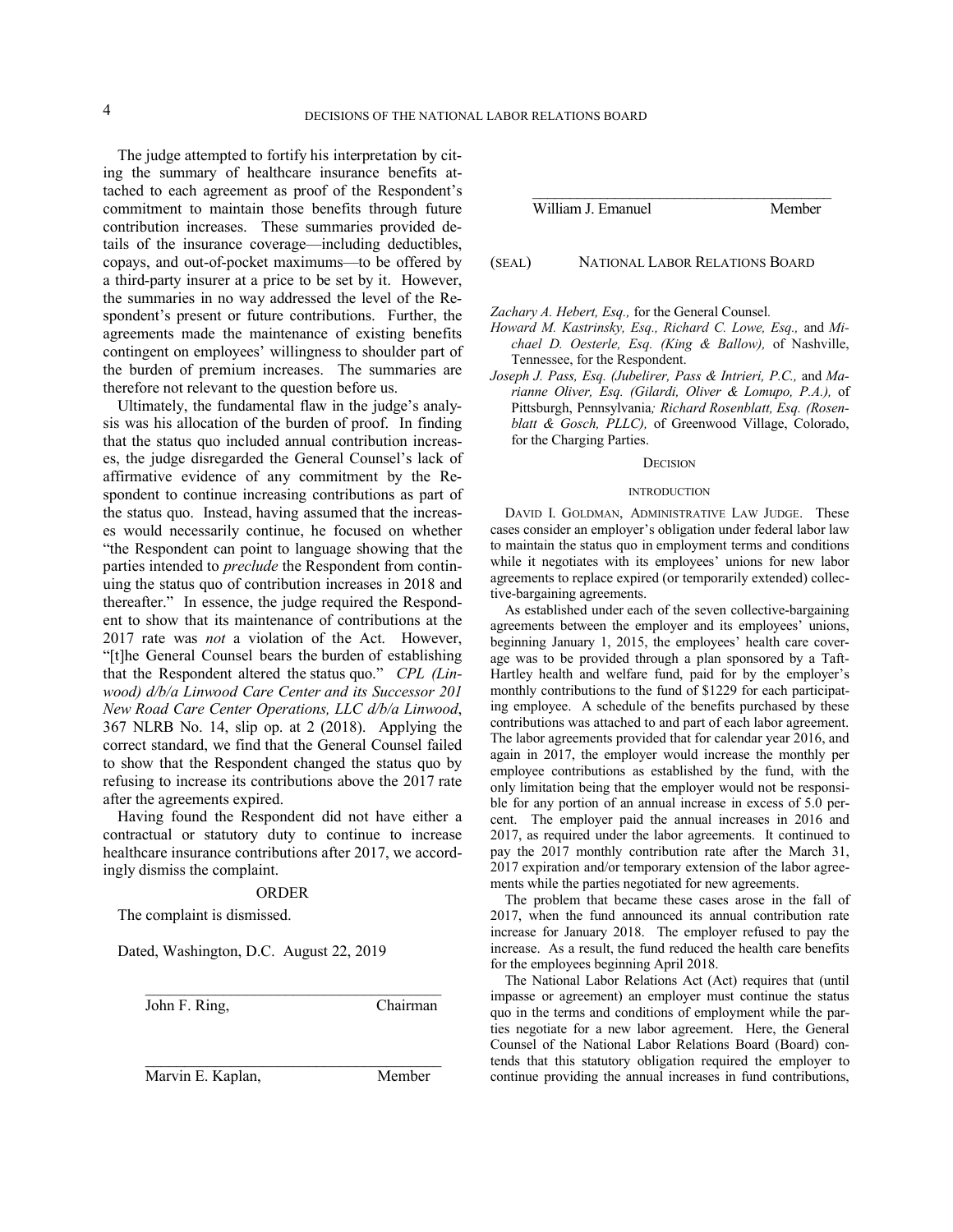as it did in 2016 and 2017 under the labor agreements. The General Counsel contends that the employer's 2018 discontinuance of the annual increases up to 5 percent—which resulted in a reduction of the existing level of health care benefits for employees—constitutes an unlawful unilateral change in terms and conditions in violation of Section 8(a)(5) and (1) of the Act.

As discussed herein, I find that the employer's refusal in 2018 to continue to pay the fund annual contribution was a violation of the Act, as alleged. As discussed herein, Board precedent amply supports this result, and does not support the employer's claim that its refusal to continue the annual increases—but simply to maintain the 2017 rate—satisfies its obligation under the Act. I find the employer's various defenses whether rooted in the terms of the labor agreements, in the unions' response to the employer's plans to discontinue the increases, or the claim that increased funding would violate Section 302 of the Taft-Hartley Act—to be without merit.

In reaching this result I do not reach the General Counsel's alternative argument (GC Br. at 23–25) that the duty to continue the annual increases in contributions became a term and condition of employment through a "traditional past practice analysis." I also do not reach the unions' argument—not advanced by the General Counsel, and not posed, to date, by the facts—that should there be future annual contribution increases above 5 percent, the employer's statutory duty to maintain the status quo will not be limited by the 5 percent cap that limited its contractual obligations in 2016 and 2017.

### STATEMENT OF THE CASE

On January 5, 2018, the Newspaper Guild of Pittsburgh a/w Communications Workers of America, AFL–CIO, CLC, and its Local 38061 (the Guild) filed an unfair labor practice charge alleging violations of the Act by the PG Publishing Co., Inc. d/b/a/ Pittsburgh Post–Gazette (Employer or PG), docketed by Region 6 of the National Labor Relations Board (Board) as Case 06–CA–212627. The charge was amended by the Guild on April 25, 2018.

Based on an investigation into this case, on April 26, 2018, the Board's General Counsel, by the Regional Director for Region 6 of the Board, issued a complaint and notice of hearing alleging that the PG had violated the Act. The PG filed an answer to the complaint on May 8, 2018, denying all alleged violations of the Act.

On March 30, 2018, the Pittsburgh Mailers Union No. M–22, a/w the Printing, Publishing, and Media Workers Sector of the Communications Workers of America, AFL–CIO, and its Local 14842 (the Mailers Union) filed an unfair labor practice charge alleging violations of the Act by the PG, docketed by Region 6 of the Board as Case 06–CA–217525. The charge was amended by the Mailers Union on May 3, 2018.

On March 30, 2018, the Pittsburgh Typographical Union No. 7, a/w the Communications Workers of America, AFL–CIO, and its Local 14827 (the Typographical Union) filed two unfair labor practice charges alleging violations of the Act by the PG, docketed by Region 6 of the Board as Cases 06–CA–217527 and 06–CA–217529. The charges were amended by the Typographical Union on May 2, 2018.

On April 6, 2018, the Newspaper, Newsprint, Magazine and

Film Delivery Drivers, Helpers and Handlers, a/w the International Brotherhood of Teamsters and its Local Union No. 211 of Allegheny County (the Delivery Union) filed an unfair labor practice charge alleging violations of the Act by the PG, docketed by Region 6 of the Board as Case 06–CA–217980. The charge was amended by the Delivery Union on May 2, 2018.

On April 18, 2018, the Pittsburgh Newspaper Printing Pressmen's/Paper Handlers Local Union No. 9N, a/w the Graphic Communications Conference/International Brotherhood of Teamsters and its Local 24M/9N (the Pressmen's Union) filed an unfair labor practice charge alleging violations of the Act by the PG, docketed by Region 6 of the Board as Case 06–CA–218637. The charge was amended by the Pressman's Union on May 2, 2018

On May 18, 2018, the International Union of Operating Engineers, AFL–CIO, Local 95 (the Operating Engineers) filed an unfair labor practice charge alleging violations of the Act by the PG, docketed by Region 6 of the Board as Case 06–CA– 2200480. The charge was amended by the Operating Engineers on May 24, 2018.

Based on an investigation into these cases, on June 28, 2018, the Board's General Counsel, by the Regional Director for Region 6, issued an order consolidating cases 06–CA–212627, 06–CA–217525, 06–CA–217527, 06–CA–217529, 06–CA– 217980, 06–CA–218637, and 06–CA–220480, and issuing a consolidated amended complaint and notice of hearing in all of the foregoing cases alleging that the PG had violated the Act. The PG filed an answer to the amended consolidated complaint on July 9, 2018, denying all alleged violations of the Act.

A trial in this case was conducted on August 21, 2018, in Pittsburgh, Pennsylvania. At the commencement of the trial, counsel for the General Counsel and counsel for the PG moved to amend the complaint and answer to conform to certain stipulations reached between the parties. The motions were granted and the stipulations reached by the parties were admitted into evidence as Joint Exhibits 1–16.

Counsel for the General Counsel, the Union,<sup>1</sup> and the Respondent filed posttrial briefs in support of their positions by September 25, 2018.

On the entire record, I make the following findings, conclusions of law, and recommendations.

#### **JURISDICTION**

At all material times, the PG has been a Pennsylvania corporation with an office and place of business in Pittsburgh, Pennsylvania, and has been engaged in publishing the *The Pittsburgh Post–Gazette*, a newspaper. Annually, in conducting its operations, the PG derives gross revenues in excess of \$200,000 and publishes various nationally syndicated features, advertises various nationally sold products, and holds membership in and subscribes to various interstate news services, including the Associated Press. Annually, the PG purchases and receives at its Pittsburgh, Pennsylvania facility products, goods, and materials valued in excess of \$5000 directly from points

<sup>&</sup>lt;sup>1</sup> Throughout this decision, references to "the Unions" are to the Charging Parties in the consolidated amended complaint, collectively. References to "each Union" are to each of the Charging Parties.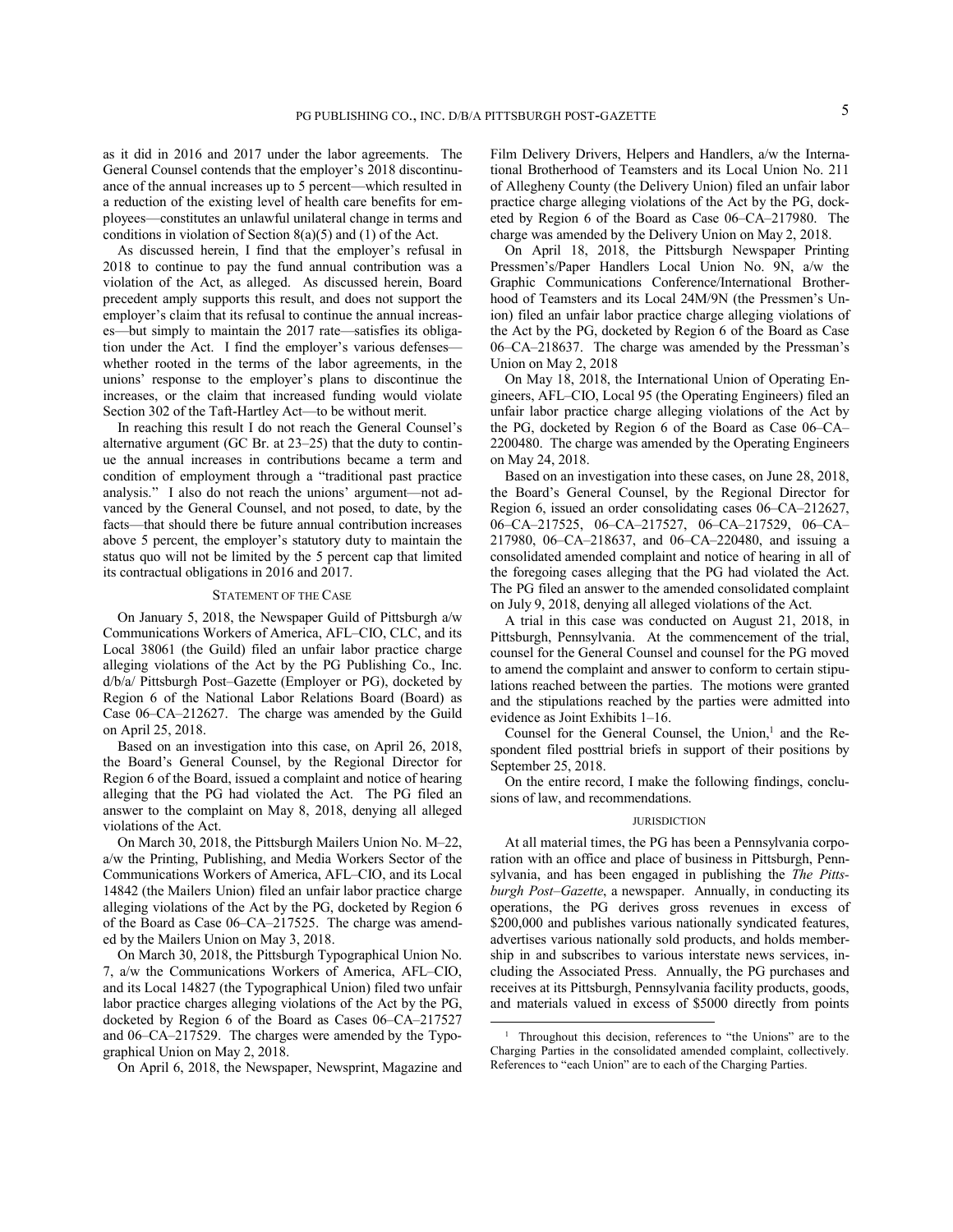-

outside the Commonwealth of Pennsylvania. It is alleged, admitted, and I find, that at all material times, the PG has been an employer engaged in commerce within the meaning of Section 2(2), (6), and (7) of the Act. It is alleged, admitted, and I find, that at all material times, the Guild, the Mailers Union, the Typographical Union, the Delivery Union, the Pressman's Union, and the Operating Engineers, have each been a labor organization with the meaning of Section 2(5) of the Act.

Based on the foregoing, I find that this dispute affects commerce and that the Board has jurisdiction of these cases, pursuant to Section 10(a) of the Act.

### UNFAIR LABOR PRACTICES

### FINDINGS OF FACT

### Background

The PG publishes *The Pittsburgh Post–Gazette*, a daily newspaper. For many years the PG has recognized the Guild as the exclusive collective-bargaining representative of a bargaining unit of editorial employees,<sup>2</sup> the Mailers Union as the exclusive representative of a bargaining unit of mail room employees,<sup>3</sup> the Typographical Union as the exclusive representative of a bargaining unit of advertising employees<sup>4</sup> and of a unit

<sup>3</sup> The "Mailing Room Unit" is composed of full-time employees described in the most recent collective-bargaining agreement (Jt. Exh. 1(b)) between the Mailers Union and the PG as:

All employees covered by this Agreement. The words "employee" and "employees" when used in this Contract apply to journeymen and apprentices. It is recognized and agreed that the terms and conditions of employment covering Part-Time mailer employees shall be as set forth in a separate agreement covering such employees.

4 The "Advertising Unit" is composed of:

All regular full time and regular part-time employees of the Advertising Department; excluding all other employees, confidential employees, guards, professional and supervisors as defined in the Act, and those specifically excluded."

Specifically excluded from the Advertising Unit is:

All employees in the Marketing, Research and Promotion Division, including supervision, managerial, confidential, and all other employees, as well as such employees added in the future, are excluded from the Advertising Unit. In addition, the following positions are specifically excluded from the Advertising Unit:

Chief Revenue Officer Advertising Director Classified Manager Classified Real Estate Manager Retail Manager Mgr. of Training and Sales Dev. Database Marketing Manager

of finance employees,<sup>5</sup> the Delivery Union as the exclusive representative of a unit of delivery employees,<sup>6</sup> the Pressmen's Union as the exclusive representative of a unit of pressroom employees,<sup>7</sup> and the Operating Engineers as the exclusive representative of a unit of operating engineers. 8

Co-Op and Special Sections Mgr. Classified Call Center Manager Online Sales Manager Production Services Manager New Media Bus. Dev. Mgr.—Online New Media Bus. Dev. Mgr.—Classified New Media Bus. Dev. Mgr.—National Executive Assistant to Adv, Director Preprint Distribution Manager Retail Territory Sales Manager Classified Automotive Sales Manager Quality Control Specialist Secretary to Classified Managers Display Advertising Manager Advertising Operations Manager Market Research Manager Classified Recruitment Manager Classified Operations Manager Production Services Supervisor Product Design Manager Research Analyst Sales Manager—Automotive Sales Manager—Real Estate Sales Manager—Retail (Territories) Sales Manager—New Business Dev. Sales Manager—Recruitment Sales Manager—Major/National Sales Supervisor—Major/National Sales Manager—Digital/Direct Production Services Manager

<sup>5</sup> The "Finance Unit" is composed of:

All regular full-time and regular part-time employees of the Financial Department; excluding all other employees, confidential employees, guards, professional and supervisors as defined in the Act. The following are recognized as being confidential or supervisory employees excluded from the coverage of this Agreement: Controller, Assistant Controller, Office Manager and their confidential secretaries, Accounting Manager, Auditor, Credit Manager, Cashier Manager, Circulation Accounting Supervisor, Advertising Accounting Supervisor, and Payroll Supervisor.

6 The "Delivery Unit" is composed of all employees performing the delivery-related work described in more detail in Sect. 2 (Jurisdiction) of the most recent collective-bargaining agreement between the Delivery Union and the PG. See, Sect. 2 of Jt. Exh. 1(e).

7 The "Pressmen's Unit" is composed of:

All journeymen pressmen, paperhandlers, paperhandling pressmen, and apprentice pressmen who work in the Company's pressroom and paperhandling departments.

<sup>8</sup> The "Operating Engineers Unit" is composed of" all employees employed by [the Respondent] at its facility located at 2201 Sweeney Drive, Clinton, P A; but excluding guards, office clericals, managerial personnel, confidential personnel, supervisors as defined in the National Labor Relations Act, and all other personnel.

The parties stipulated that on March 9, 2017, the PG and the Operating Engineers tentatively agreed to change the facility address listed in the above-unit description and the change will be incorporated into any successor labor agreement entered into by the PG and the Operating

<sup>2</sup> This "Editorial Unit" is composed of:

All employees in the Editorial Department and in all sub-divisions of the Editorial Department, excluding those employees provided for in other existing Union Agreements and all Publishers and Associate Publishers, Publisher and Editor-in-Chief, Executive Editor, Editor of the Editorial Page, Managing Editor, Deputy Managing Editor, Senior Assistant Managing Editor, Assistant Managing Editor, City Editor, Sports Editor, Sunday Editor, Technology Systems Editor, Business Editor, Night Operations Manager, Seen Editor, Associate Editor of Opinion Pages, Editorial Cartoonist, and Confidential Secretaries.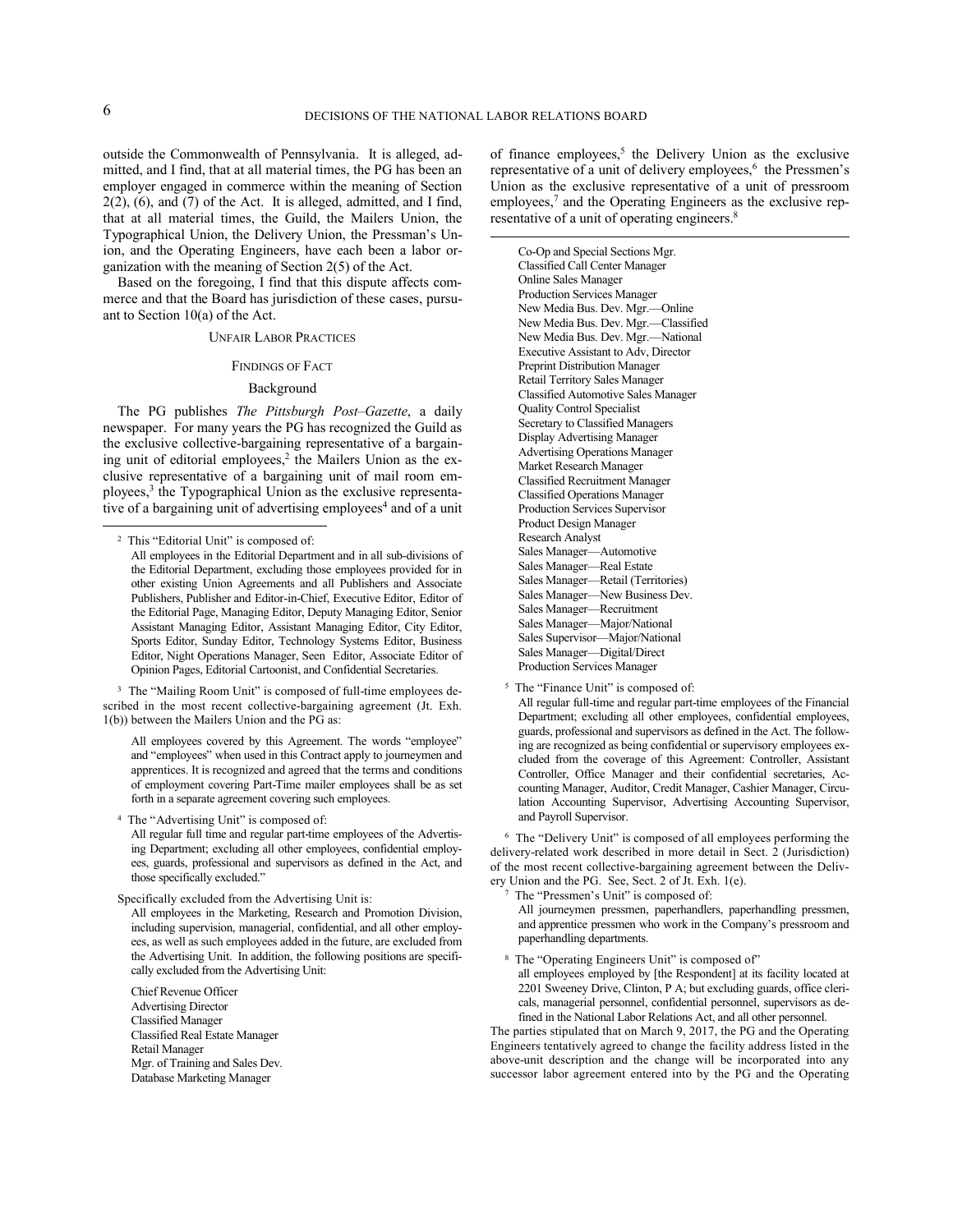The recognition of these unions as the representative of the various bargaining units has been embodied in successive collective-bargaining agreements between the PG and each Union, with a separate collective-bargaining agreement covering the terms and conditions of each of the seven bargaining units described above.

On September 11, 2014, the Unions, negotiating together as the "Unity Council," reached a settlement agreement with the PG for new labor agreements covering these seven units.<sup>9</sup>

Each of these successor agreements, one covering each bargaining unit, became effective on various dates in October or November 2014, and continued by their terms to at least March 31, 2017 (the 2014 Agreements).

## Employee health care coverage under the 2014 Agreements

In recent years, before 2015, the collectively-bargained health care coverage for employees had been provided through a self-insured plan sponsored by the PG. The PG paid for the health care coverage (Tr. 31), although beginning in 2006, the PG bargained for a wage "diversion" which offset some of the health care costs with a reduction from wages.

In the 2014 Agreements, a significant change was made to the health care coverage, one that set the stage for the instant dispute. Pursuant to each of the 2014 Agreements, beginning January 1, 2015, health care coverage for participating employees was no longer provided through an employer-sponsored plan but, instead, through participation in a multi-employer Taft-Hartley health and welfare fund. The 2014 Agreements provided that beginning January 1, 2015, bargaining unit employees would be able to participate in the Western Pennsylvania Teamsters and Employers' Welfare Fund (the Fund). The parties stipulate that on January 1, 2015, the PG began participating in the Fund.

The schedule of benefits that the PG employees would receive from the Fund's plan 9PG was attached to or made an exhibit to each of the 2014 Agreements. The schedule of benefits summarized the deductibles, out-of-pocket maximum, and coverage for various procedures and care under the plan. The schedule of benefits also compared the 9PG benefits to the benefits offered by the existing PG health care plan that remained in effect under the 2014 Agreements until January 1, 2015.

Under the terms of each of the 2014 Agreements, beginning January 1, 2015, the PG would pay the Fund a per-employee monthly rate. In addition, under the terms of the 2014 Agreements, the wage "diversion" continued, with a percentage of

l

employee wages being held back.<sup>10</sup> However, the employees contributed nothing to the Fund for their health care—the PG paid the full contribution rate set by the Fund.

The 2014 Agreements provided a set rate for the PG's 2015 contributions to the Fund, which was \$1229 per month for each participating employee. The 2014 Agreements also recognized the prospect of annual increases to the Fund's contribution rate, but expressly limited the amount of increase that the PG would be required to pay in 2016 and 2017, to a 5.0 percent annual increase. More precisely, the 2014 Agreements read in pertinent part:

(1) Effective January 1, 2015, all eligible bargaining unit employees will participate in the Western Pennsylvania Teamsters and Employers Welfare Fund (the "Fund"). Participation in the plan is limited to employees averaging annually more than 30 hours per week.

(2) The required PG contributions for the calendar year 2015 will be \$1,229 per month for each participating full-time bargaining unit employee (regardless of family size) and regardless of the option chosen.

(3) The PG contributions for years 2016 and 2017 will not exceed a 5.0% annual increase above the \$1,229 per month set forth above for calendar year 2015. Any such increases must be based upon the plan design effective January 1, 2015. The PG will receive from the Fund at least 60-days notice of any such annual contribution increase prior to January 1.

Under the terms of the Agreements, any increase in the Fund's contribution rate in 2016 and 2017 beyond the 5.0 percent cap would be the financial responsibility of the employees. The PG agreed to perform the withholding of these additional amounts from employee pay under limited and prescribed circumstances. Paragraph 3, above, continues:

Increases in excess of 5% will be the responsibility of the bargaining unit members via direct billings from the Fund. If direct billing is not available, the PG will only assume responsibility for any withholding of any additional amounts after receiving the expressed written consent of each member and will not assume any other responsibility for collection of any other amounts, or be liable for any other payment to the Fund, other than as stated above.<sup>11</sup>

After the September 2014 settlement agreement, questions arose between the parties over how the 5 percent cap would operate. On October 13, 2014, PG Human Resources Vice-President Stephen Spolar sent Union Attorney Pass a document that Spolar described to Pass in a cover memo as "our explana-

Engineers.

<sup>9</sup> For some years, going back to the 1990s, the various Unions negotiated together with the PG (and until it ceased printing, with another Pittsburgh newspaper, the Pittsburgh Press) in a multi-union bargaining organization composed of all the union-represented units at the PG. This multi-union bargaining group was called the Unity Council, and from its inception was represented in bargaining by Attorney Joseph Pass.

<sup>10</sup> Under the different 2014 agreements, there was some variation among the bargaining units in the amount and ceiling of the diversion. The differences are not material to the issues at hand.

<sup>&</sup>lt;sup>11</sup> I have reproduced and quoted (in pertinent part) the language from Exhibit A of the September 11, 2014 PG-Unity Council Settlement Agreement. This language on health care was part of each unit's collective-bargaining agreement. (Any minor variations in the labor agreement's active employee health care language are nonmaterial). Each of the 2014 agreements included this language, along with a schedule of benefits of the Fund's plan 9PG, included by exhibit or attachment, which was the plan covering employees.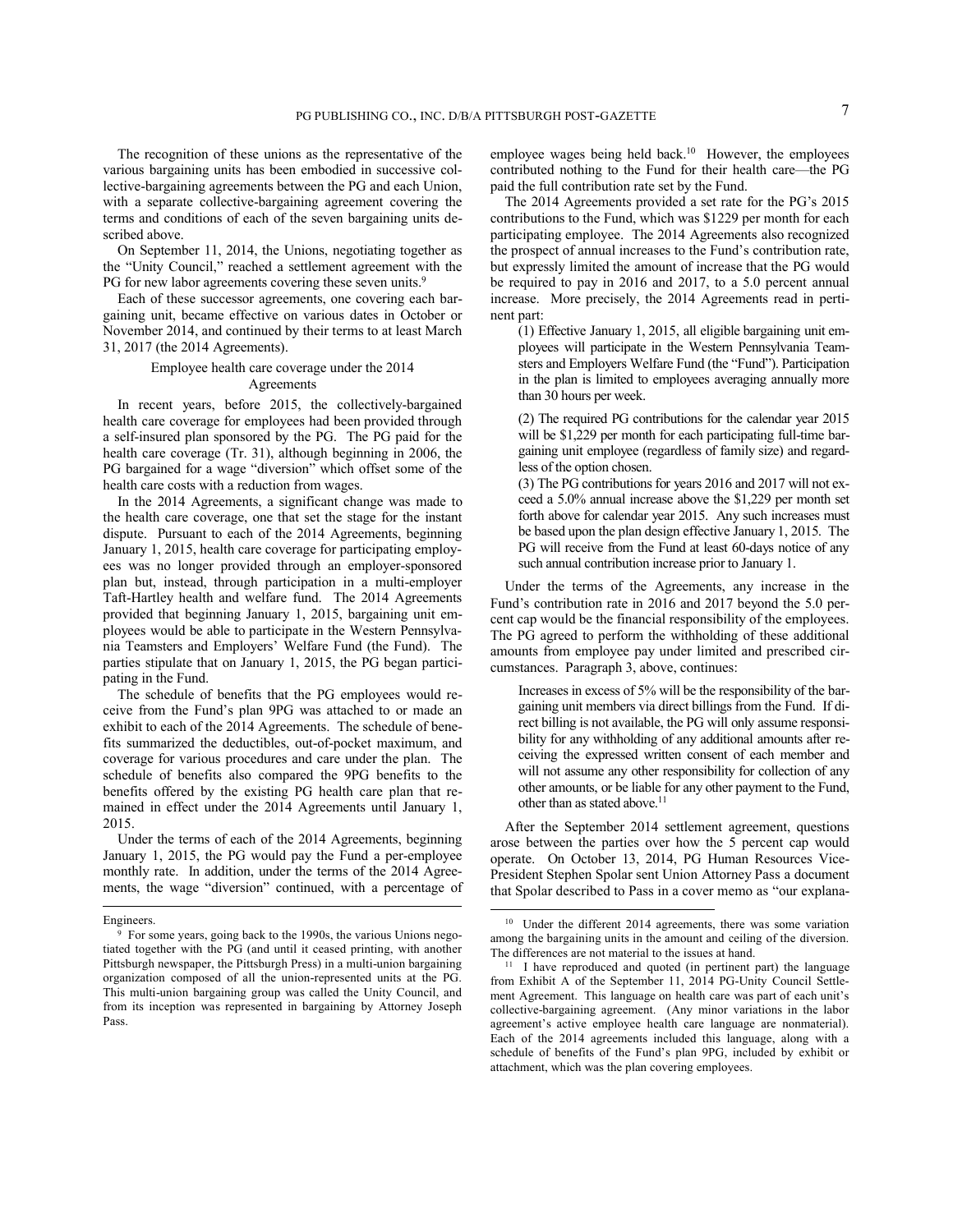tion of the 5% cap."

The document was an Excel spreadsheet prepared by the PG's outside benefits consultant, Elliot Dinkin, and reviewed internally by PG representatives before being provided to the Unions. The spreadsheet provided hypothetical examples for a variety of future Fund contribution rate increases to show how the cap would affect annual increases paid by the PG. The spreadsheet was titled "PG Determination of share of benefit costs–2015–2017," and projected hypothetical annual Fund contribution rates and increases to be paid by the PG for the years 2015, 2016, 2017, and 2018.

#### Employer contributions to the Fund in 2015, 2016, and 2017

As set forth in the labor agreements, for the calendar year 2015, the PG contributed \$1229 per month for each bargaining unit employee participating in the Fund.

In the fall of 2015, the Fund notified the parties that for the calendar year 2016, the contribution rate was going to increase by 5.9—0.9 percent more than the contractual cap on the PGs' annual contributions increase. As a result, the PG increased its contribution rate by 5 percent for 2016, or \$1290.45 per employee per month. However, as to the shortfall of 0.9 percent, instead of employees making up the difference as originally envisioned under the contracts, the Fund, with the agreement of the Unions and the PG, reduced the health care benefits to employees, increasing the deductible applicable to participating PG employees and their families. In a conversation with Teamsters Union President Joe Molinaro, PG Human Resources Vice-President Stephen Spolar agreed to this change in the deductibles as a resolution of the issue.

In the fall of 2016, the Fund notified the PG that the contribution rate would increase by 5 percent for the calendar year 2017. Accordingly, in calendar year 2017, the PG increased its monthly contributions to the Fund by 5 percent, to \$1354.97 for each participating employee.

As discussed below, the 2014 Agreements expired (or in two cases were extended) as of March 31, 2017. The PG continued paying into the Fund (at the 2017 contribution rate) for all units after March 31, 2017, as the parties negotiated for new agreements.

## Negotiations for successor agreements to replace the 2014 Agreements

The 2014 Agreements were scheduled to expire on March 31, 2017. In January 2017, the PG notified the Unions of its intention to negotiate a successor labor agreement separately with each Union and not through the multiunion Unity Council bargaining as had been done in past years. Pursuant to the PG's demand, bargaining commenced with each unit bargaining separately. Since then, and to date, the PG has met with each of the Unions for bargaining and has exchanged bargaining proposals. The PG's proposal for health care coverage under the successor agreements provides that employee health care coverage will no longer be provided through the Fund.

However, to date, no successor collective-bargaining agreements have been reached between the PG and any of the Unions.

For these negotiations for successor agreements to the 2014 Agreements, Attorney Pass specifically represents all of the Unions for purposes of the health care coverage issues, for which common proposals are being made by the parties. More generally, Pass represents the Guild and the Teamsters, although he has also appeared at meetings for some of the other unions.

### Expiration and/or extension of 2014 agreements

As of March 31, 2017, the agreements expired for the mailing room unit, the advertising unit, the finance unit, the delivery unit, and the pressmen's unit. Since March 31, 2017, the employees in these units have been working without an agreement while their Union and the PG attempt to bargain a successor agreement.

The situation is nominally different for two of the units, the Guild-represented Editorial Unit, and the Operating Engineersrepresented unit of operating engineers. On March 29, 2017, before expiration of their Agreement, the Operating Engineers and the PG entered into an agreement extending the 2014 Agreement while the parties negotiate a new agreement. Under this extension agreement, either party has the right to terminate the contract upon ten days written notice. As to the Guild unit, the 2014 Agreement between the Guild and the PG contains a clause that provides that "the terms and conditions of this Agreement shall remain in effect as long as negotiations continue" for a successor agreement. Thus, the Guild's agreement remains in effect on this basis.

## The PG's refusal to pay the Fund contribution rate increase for 2018

In the fall of 2017, the Fund sent a memo to Employer participants in the health and welfare fund notifying them of the new monthly contribution rate to be effective January 2018, and that would appear on the December 2017 invoice from the Fund. For the PG's Fund plan, the new announced rate was \$1422.49 per month per employee, an increase of \$67.52 per month, just under a 5 percent increase from the monthly rate the PG was paying in calendar year 2017.

On October 25 and 26, 2017, the PG, by Human Resources Manager Linda Guest, sent letters to the Fund, and to each Union representing a PG bargaining unit, regarding the "Annual Rate Adjustment," and stating that the PG was not obligated to pay the increased contribution rate.

A separate letter was sent to the Fund regarding each Union, and a corresponding letter sent to each Union, but notwithstanding any individual differences, in each letter the PG maintained that under the applicable labor agreement "there is no provision for any increase in its contribution to the Fund, after December 31, 2017."

Each letter to the Fund concluded by stating: "We will be discussing this matter with the Union. If, and when, a different contribution rate is agreed to with the Union, the Fund will be informed."

Each letter to a Union with which the 2014 Agreement had expired asserted that under the expired agreement, "it appears that the Company is not contractually obligated to pay the Fund's increased contribution rate for 2018," and asserted that "Our obligation under the law is to maintain the dynamic status quo conditions created by the expired CBA, that is, to continue to pay the current contribution rate." The letter to the Guild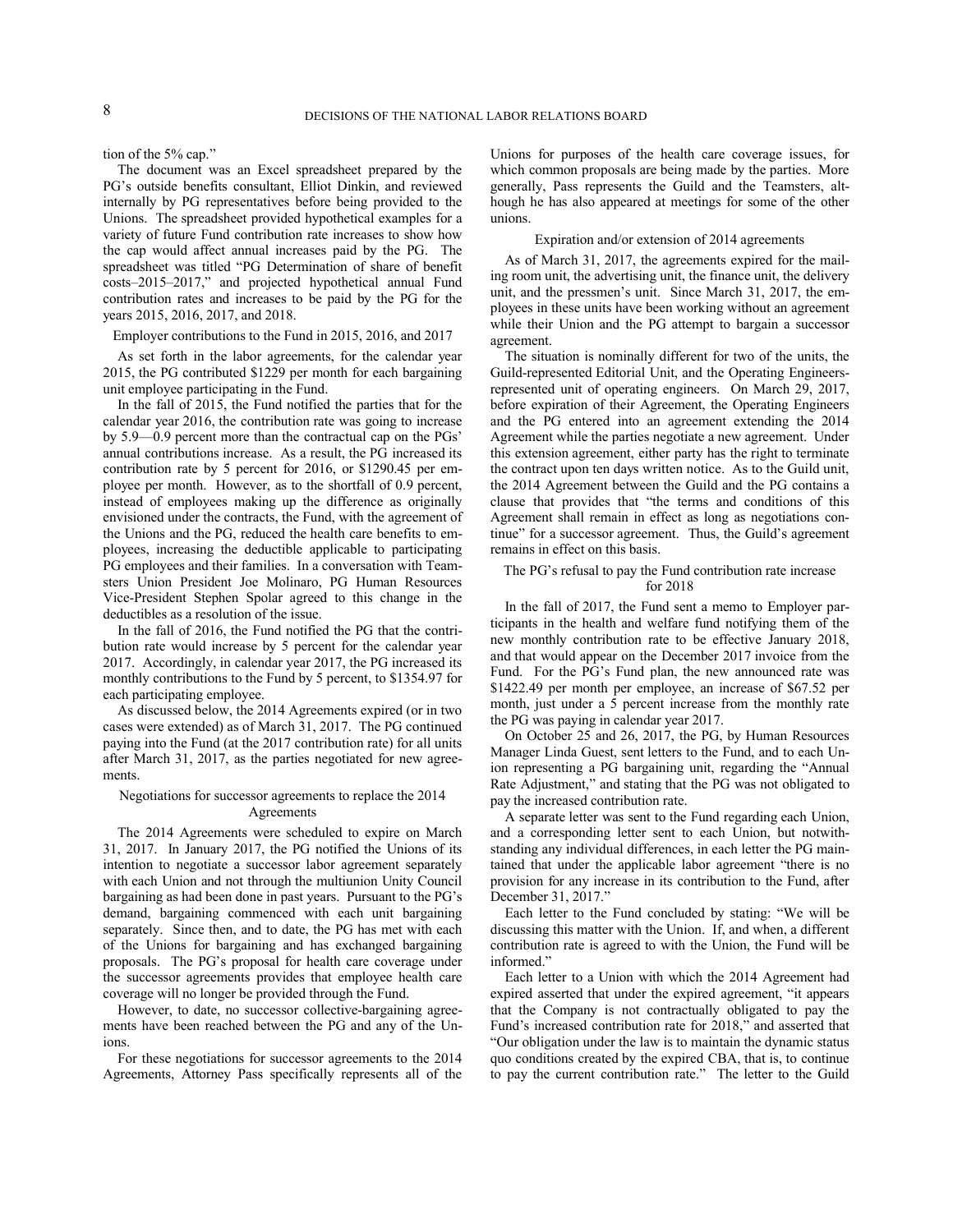and the Operating Engineers—the two agreements that remained in effect due to extension—asserted that "Our obligation under law is to continue to pay the current contribution rate, which is the status quo."

The letters to each Union then stated, "Therefore we think it is important to meet with the Union to discuss how to address this development" and requested that the Union contact Guest "to arrange a date and time for that meeting."

By letter dated November 6, 2017, Attorney Pass responded to Guest (on behalf of all the unions), contending that,

As I am sure you have been advised, if there is no new collective-bargaining agreement in effect dealing with healthcare for 2018, and thereafter, the terms and conditions of the existing agreement must continue. You also are aware that the provisions of those agreements clearly provide that the "Company will provide a health insurance and prescription drug plan . . ." and that the Company's obligation for any increase is capped for the years 2016 and 2017 at 5% each year. There is nothing in the agreement that provides for caps for any years thereafter. As a result consistent with the Company's commitment it must pay for any increase needed in 2018 and thereafter to maintain the agreed upon insurance program. . . .

... Fortunately for the PG, it appears that the increase for 2018 is going to be 5%. However, regardless of the amount of the increase, that obligation rests squarely with the Post-Gazette.

Any unilateral change to the contractual terms obviously would be an issue which we will deal with in an appropriate manner. If you have questions please don't hesitate to contact me. [Emphasis in original.]

The PG's Manager Guest responded to Attorney Pass in a letter dated November 15, 2017. In the letter, Guest stated that the "Welfare Fund is reserving the right to continue to provide health insurance coverage under a reduced benefit structure if the Company does not pay the requested 5% increased contribution rate . . . beginning January, 2018." Guest then noted that "Unfortunately, under the expired collective-bargaining agreements, any proposed increase by the Welfare Fund must be based upon the plan design effective January 1, 2015, unless the parties agree otherwise." Guest then told Pass:

We respectfully disagree with your assertion that the Company must pay for any increases assessed by the Welfare Fund for 2018 and thereafter. The Company does not believe the expired collective-bargaining agreements for the Unions you represent address Welfare Fund contributions for 2018 or thereafter.

We recognize our obligations under law to continue to pay the current contribution rate, which is the status quo. However, because of the positions taken by the Welfare Fund, we again request to meet to address these developments. Time is of the essence because the Welfare Fund will impact our employees' insurance coverage in 2018.

Please contact me to arrange a date and time to meet separately with each Union

Pass responded to Guest by letter dated November 20, 2017.

In his letter he asserted that "the law is quite clear and unequivocal that the maintenance of the status quo requires the Employer to continue what they promised, and that is to provide the health insurance program they currently have." In response to Guest's request to meet over the health insurance contributions, Pass responded that

"[a]s always, all of the named Unions are more than willing to meet with you at any mutually agreeable time. Please understand however that none of the Unions are interested in bargaining over one particular subject. A new agreement entails more than the health insurance program. As you know, the Employer has put on the table a new health insurance program [in] which the Unions have little interest. Nevertheless, we are always willing to discuss any issue that is a mandatory subject of bargaining. . . .

. . . . As you know, there are additional meetings being scheduled between your team and the various Unions, and they will be able to discuss these issues, including the health insurance, at each of the negotiating sessions they participate in. . . .

. . . . Finally, so there is no ambiguity of positions, please advise, absent mutual agreement to do otherwise, will the Employer pay the necessary premiums to maintain the current health insurance program through the Western Pennsylvania Health and Welfare Fund beginning January 2018? [Emphasis in original.]

Attorney Pass, along with the Guild representatives met with the PG's Attorneys, Michael Oesterle and Richard Lowe (and perhaps Guest), for a regularly scheduled meeting on November 22. As Pass testified, at that meeting there was a "vigorous discussion about the fact that they were not going to be paying any increase to our health insurance that we have under the [Fund] contract to keep it in place." The Union position, as articulated by Pass was "that we had agreed to a schedule [of] benefits and our position was that those scheduled benefits are your obligations to maintain." Indeed, Pass told the PG that "[y]our caps [on increases] were for only '16 and '17. There were no caps thereafter. That was our position and . . . there was a schedule of benefits that had to be and we said that in the agreement." The union position and proposal was that the PG "maintain those benefits." Attorney Lowe, for the PG, made it clear that he did not agree. Pass proposed that the Union would pay the 5 percent increase if the PG granted the employees a 7.5 percent "wage increase right now." According to Pass, the PG did not respond—and did not agree—to this. Lowe told Pass that "he would have another discussion with the [F]und to see what could be done and he would let us know his answer by December 12."

On December 12, Pass met again with Attorney Lowe, and other PG representatives, this time at a meeting with the Teamsters Union, although, as noted above, Pass represented all the Unions with regard to health care coverage issues. At this meeting Pass reiterated his view that the PG had to pay the health insurance increase. Lowe told him "We're not interested in paying." Pass reiterated his proposal that the Union would pay the 5 percent increase if the employees received an imme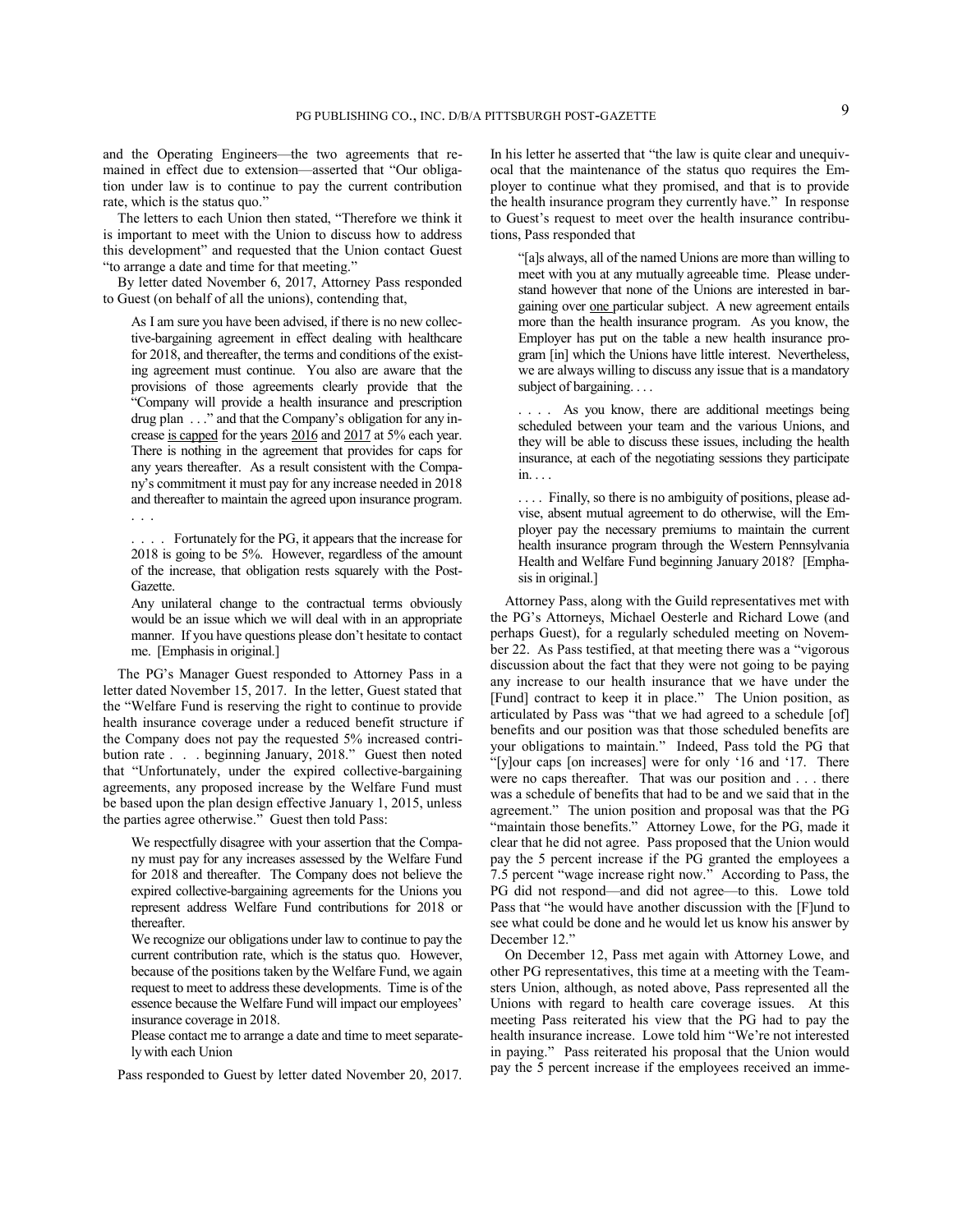diate 7.5 percent wage increase." Lowe indicated he would continue talking to the Fund.

The PG did not pay the increased Fund contribution for or after January 1, 2018. It continued to contribute at the 2017 monthly level. In January 2018, the Fund notified the employees that it had it had "modified the medical benefit plan applicable to Post-Gazette participants" by increasing the annual deductible beginning April 1, 2018, for single and family participants "in order to correspond the plan coverage to the contribution level provided under the Post-Gazette." The Fund stated that these actions

were necessitated when the Post-Gazette did not pay the premium increase for 2018. Effective January 1, 2018, the Trustees approved a 5% increase in the premium cost in order to maintain the 2017 level of benefits for Plan PG. The 2017 premium rate was \$1,354.97 per month, the 2018 rate needed to maintain the benefit level is \$1422.49 per month, an increase of \$67.52 per month per member.

Pass attended subsequent bargaining sessions in January and February. No resolution of the dispute between the Unions and the PG over the health care coverage was reached. The PG's position was that the Unions should accept the new health care proposal that the PG proposed as part of a successor labor agreement. There was no agreement reached. The Fund increased employee deductibles under the plan effective April 1, 2018, from \$850 to \$1100 for single coverage, and from \$1700 to \$2200 for family coverage.<sup>12</sup>

#### ANALYSIS

## 1. The statutory duty to maintain the status quo requires the PG to continue to pay the annual increase in the Fund contribution rate

The General Counsel alleges that the PG's failure to pay the annual increase in Fund contribution rates for employee health care coverage on January 1, 2018, as it had under the terms of the 2014 agreements in 2016 and 2017, and which resulted in a reduction of employee health care benefits in April 2018, constituted an unlawful unilateral change in violation of Section  $8(a)(5)$  and  $(1).^{13}$ 

It is settled that—with exceptions not relevant here—while parties negotiate a successor collective-bargaining agreement the employer must maintain the status quo in terms and conditions of employment until the parties reach agreement or a valid bargaining impasse. *Marina Del Rey Hospital*, 363 NLRB No. 22, slip op. at 3 (2015); *Bottom Line Enterprises*, 302 NLRB 373, 374 (1991) (footnote omitted), enfd. mem. 15 F.3d 1087 (9th Cir. 1994). Accord *RBE Electronics of S.D., Inc.*, 320 NLRB 80, 81 (1995); *Intermountain Rural Electronics, Inc.*, 305 NLRB 783, 786 (1991), enfd. 984 F.2d 1562 (10th Cir. 1993).

The genesis for this rule is the Supreme Court's recognition that a fundamental corollary of the statutory duty to bargain is that—as much as a flat refusal to negotiate—"an employer's unilateral change in conditions of employment under negotiation is similarly a violation of  $\S$  8(a)(5), for it is a circumvention of the duty negotiate which frustrates the objectives of § 8(a)(5) as much as does a flat refusal." *NLRB v. Katz*, 369 U.S. 736, 743 (1962). Such "[u]nilateral action by an employer . . . must of necessity obstruct bargaining, contrary to the congressional policy." *Katz*, supra at 747.

Under Section  $8(a)(5)$  "most terms and conditions of employment are not subject to unilateral change." *Litton Financial Printing v. NLRB*, 501 U.S. 190, 206 (1991). After the expiration of contractual obligations, these terms and conditions are "no longer agreed-upon terms; they are terms imposed by law, at least so far as there is not unilateral right to change them." Id. This statutory requirement exists as to any employer action on a mandatory subject of bargaining that is "an established practice and a term and condition of employment." *Daily News of Los Angeles*, 315 NLRB 1236, 1237–1238 (1994), enfd. 73 F.3d 406, 411 (D.C. Cir. 1996). It is undisputed that employer contributions to employee fringe benefit funds are a mandatory bargaining subject. See *N.D. Peters & Co.*, 321 NLRB 927, 928 (1996); *Southwestern Steel & Supply, Inc. v. NLRB*, 806 F.2d 1111, 1114 (D.C. Cir. 1986).

The unfair labor practice inquiry is focused on whether there is a change in existing employment conditions, as "'[t]he vice involved in [a unilateral change] is that the employer has changed the existing conditions of employment. It is this change which is prohibited and which forms the basis of the unfair labor practice charge."' *Daily News of Los Angeles*, 315 NLRB at 1237 (bracketing added) (quoting *NLRB v. Dothan Eagle, Inc.*, 434 F.2d 93, 98 (5th Cir. 1970) (court's emphasis)), enfd. 73 F.3d 406 (D.C. Cir. 1996) (finding that discontinuance of discretionary merit raises constituted unlawful unilateral change).

However, it is important to note that a prohibited "change" can take many forms. The duty to maintain the status quo is in force whether the employer's challenged action was a "continuance or a discontinuance, or an increase or a decrease . . . of a condition of employment." *Daily News of Los Angeles*, 315 NLRB at 1237. In the *Daily News of Los Angeles*, the Board endorsed and quoted from the Fifth Circuit's decision in *NLRB v. Dothan Eagle*, 434 F.2d 93, 98 (1970):

The cases make it crystal clear that the vice involved in both the unlawful increase situation and the unlawful refusal to increase situation is that the employer has changed the existing conditions of employment. It is this *change* which is prohibited and which forms the basis of the unfair labor practice charge.

-

<sup>&</sup>lt;sup>12</sup> The PG attacks Pass' credibility as to his testimony regarding the parties' discussions at the November-February meetings. I note that Pass' testimony is unrebutted, even though two of the Respondent's attorneys who were identified as being in meetings with Pass were present throughout the hearing in these cases. The Respondent did not call them or any other witness to testify about these November-February meetings. I credit Pass' unrebutted testimony.

<sup>&</sup>lt;sup>13</sup> An employer's violation of Sec.  $8(a)(5)$  of the Act is also a derivative violation of Sec. 8(a)(1) of the Act. *ABF Freight System*, 325 NLRB 546 fn. 3 (1998); *Tennessee Coach Co.*, 115 NLRB 677, 679 (1956), enfd. 237 F.2d 907 (6th Cir. 1956).

<sup>. . . .</sup>

In other words, whenever the employer by promises or by a course of conduct has made a particular benefit part of the es-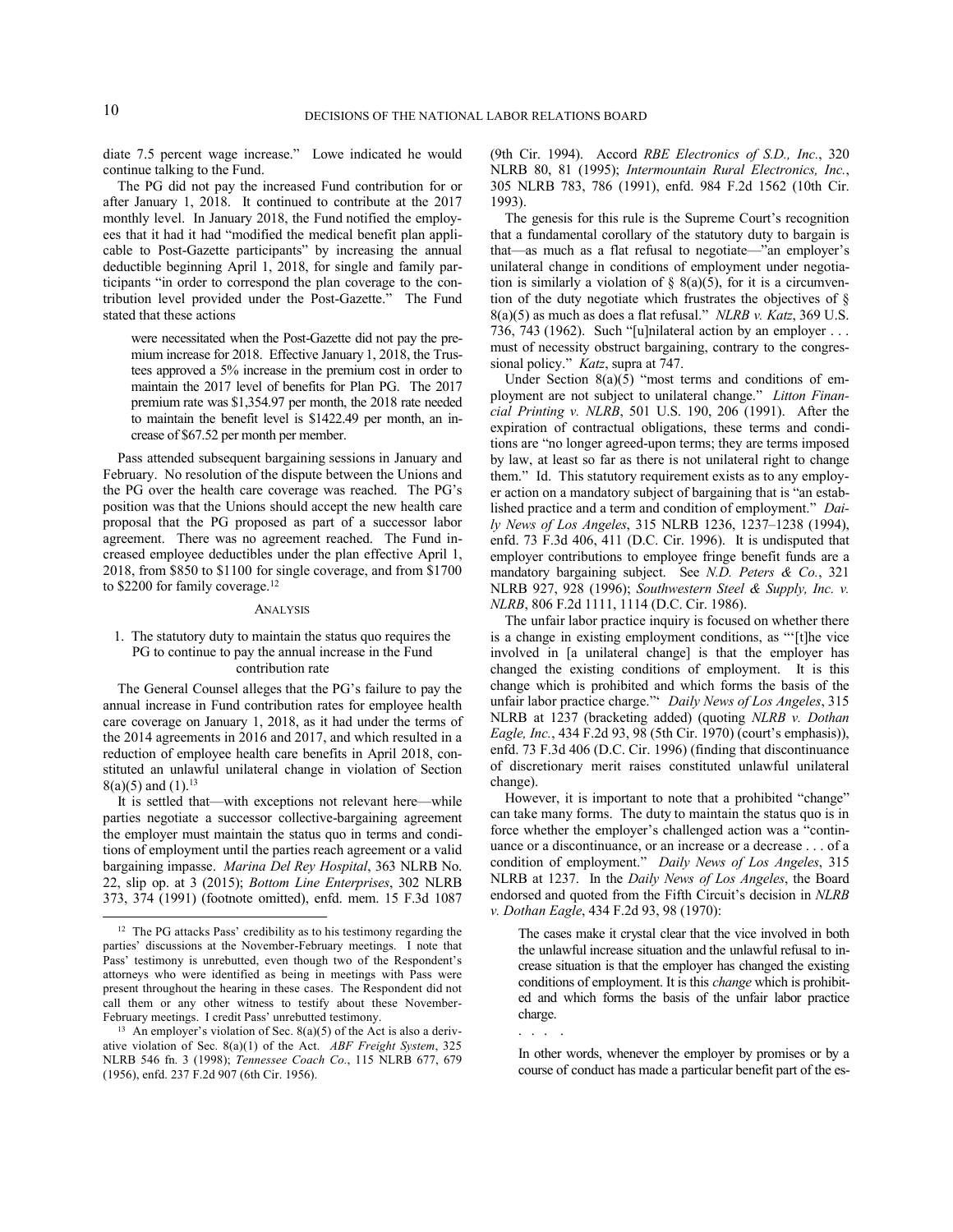tablished wage or compensation system, then he is not at liberty unilaterally to change this benefit either for better or worse during . . . the period of collective bargaining. . . .

In our view, the standard set forth in *Dothan Eagle*, which looks to whether a change has been implemented in conditions of employment, captures best what lies at the heart of the *Katz* doctrine. It neither distinguishes among the various terms and conditions of employment on which an employer takes unilateral action nor does it discriminate on the basis of the nature of a particular unilateral act. It simply determines whether a change in any term and condition of employment has been effectuated, without first bargaining to impasse or agreement, and condemns the conduct if it has.

*Daily News*, 315 NLRB 1237–1238 (quoting, *Dothan Eagle*, 434 F.2d at 98 (emphasis in original)).

As the Court of Appeals explained, enforcing the Board's decision in *Daily News of Los Angeles*:

it makes absolutely no difference under *Katz* whether the change at issue adds to or subtracts from employees' wages, or whether it institutes a new employment policy or withdraws one that already exists. Thus, in some circumstances it will be an unfair labor practice to grant unilaterally a wage increase, and . . . . in other circumstances it will be an unfair labor practice to deny unilaterally a wage increase. The Act is violated by a unilateral change in the existing wage structure whether that change be an increase or the denial of a scheduled increase. . . . It cannot be doubted that, under the prevailing case law from the Supreme Court, the circuit courts, and the Board, the relevant inquiry here is whether any established employment term on a mandatory subject of bargaining has been unilaterally changed.

*Daily News of Los Angeles v. NLRB*, 73 F.3d 406, 411 (D.C. Cir. 1996) (first ellipses by court; internal quotation omitted).

In this case, the decisive issue is whether the Fund's annual contribution rate increases, which were required to be paid under the terms of the 2014 Agreement, were themselves terms and conditions of employment that must be continued during bargaining for a successor agreement. The General Counsel and the Unions say yes, the PG says no. The PG contends that by continuing to pay the 2017 Fund contribution rate in effect when the agreements expired (or were temporarily extended) it was maintaining the status quo. It contends that it was free to ignore the Fund's 2018 annual contribution rate increase.

The problem with this defense is that it is at odds with settled precedent that holds that the status quo is not determined, as the Respondent would have it, by reproducing a snapshot of the employer's obligations at the expiration of the labor agreement, but by continuing the employees' employment terms and conditions. These are not always the same thing.

As the D.C. Circuit Court of Appeals has pointed out in response to an argument much like that mounted by the PG here, an employer cannot "define the status quo by taking a snapshot ... at the moment the [2014] CBA expired." Rather "the terms" of the expired agreement define the post-expiration status quo .

. . not . . .[t]he . . . circumstances at the time of expiration." *Wilkes-Barre Hospital v. NLRB*, 857 F.3d 364, 374 (D.C. Cir. 2017) enforcing *Wilkes-Barre Hospital*, 362 NLRB No. 148 (2015) (finding violation after labor contract expired and employer refused to continue to increase employee wages based on longevity-based wage increases that were set forth in the contract). Accord, *Intermountain Rural Electric Ass'n*, 305 NLRB 783, 784–785 (1991) (Board finds failure to pay increased medical and dental insurance premium rates was unlawful alteration of employee terms and conditions of employment and Board rejects judge's approach that "focuses narrowly upon the Respondent's preexisting financial obligations" at contract expiration); enfd. 984 F.2d 1562, 1567 (10th Cir. 1993) ("preserving the status quo required [employer] to pay 100% of the increased health and dental insurance premiums upon expiration of the Agreement"); *Finley Hospital*, 362 NLRB 915 (2015) (finding violation in employer's refusal to continue anniversary wage increases after expiration of oneyear collective-bargaining agreement that provided for annual wage increase for each employee his/her anniversary date for the duration of agreement); enft. denied in relevant part, 827 F.3d 720 (8th Cir. 2016).

As the foregoing cases demonstrate, there is nothing foreign to the statutory status quo obligations under the Act to requiring an employer to continue to provide increases that had been required under a now expired agreement, precisely in order to avoid being found to have changed the terms and conditions of employment. The issue is never whether an employer action is a "continuance or a discontinuance, or an increase or a decrease." As far as the duty to bargain is concerned, this is "a distinction without a difference." *Finley Hospital*, 362 NLRB 915, 919. The issue is always whether "the employer has changed the existing conditions of employment. It is this change which is prohibited and which forms the basis of the unfair labor practice charge."' *Daily News of Los Angeles*, 315 NLRB at 1237.

In this case, the conclusion that the increase in contribution rates was a term and condition of the contracts that must be continued under the Act is clear from a review of the terms and operation of the 2014 Agreements.

The 2014 Agreements establish the Fund's plan as the employee health care coverage effective January 1, 2015.<sup>14</sup> The Fund's schedule of benefits that employees are to receive under the new plan was attached to and entered into evidence as part of the agreements. The 2014 Agreements set a precise dollar amount for the PG's funding obligation for calendar year 2015.<sup>15</sup> The 2014 Agreements do not specify a set predetermined amount for the contribution rate for the remaining years of the contract. Rather, the Agreements provide for the Re-

<sup>14</sup> "(1)Effective January 1, 2015, all eligible bargaining unit employees will participate in the Western Pennsylvania Teamsters and Employers Welfare Fund (the "Fund"). Participation in the plan is limited to employees averaging annually more than 30 hours per week."

<sup>15</sup> "(2) The required PG contributions for the calendar year 2015 will be \$1,229 per month for each participating full-time bargaining unit employee (regardless of family size) and regardless of the option chosen."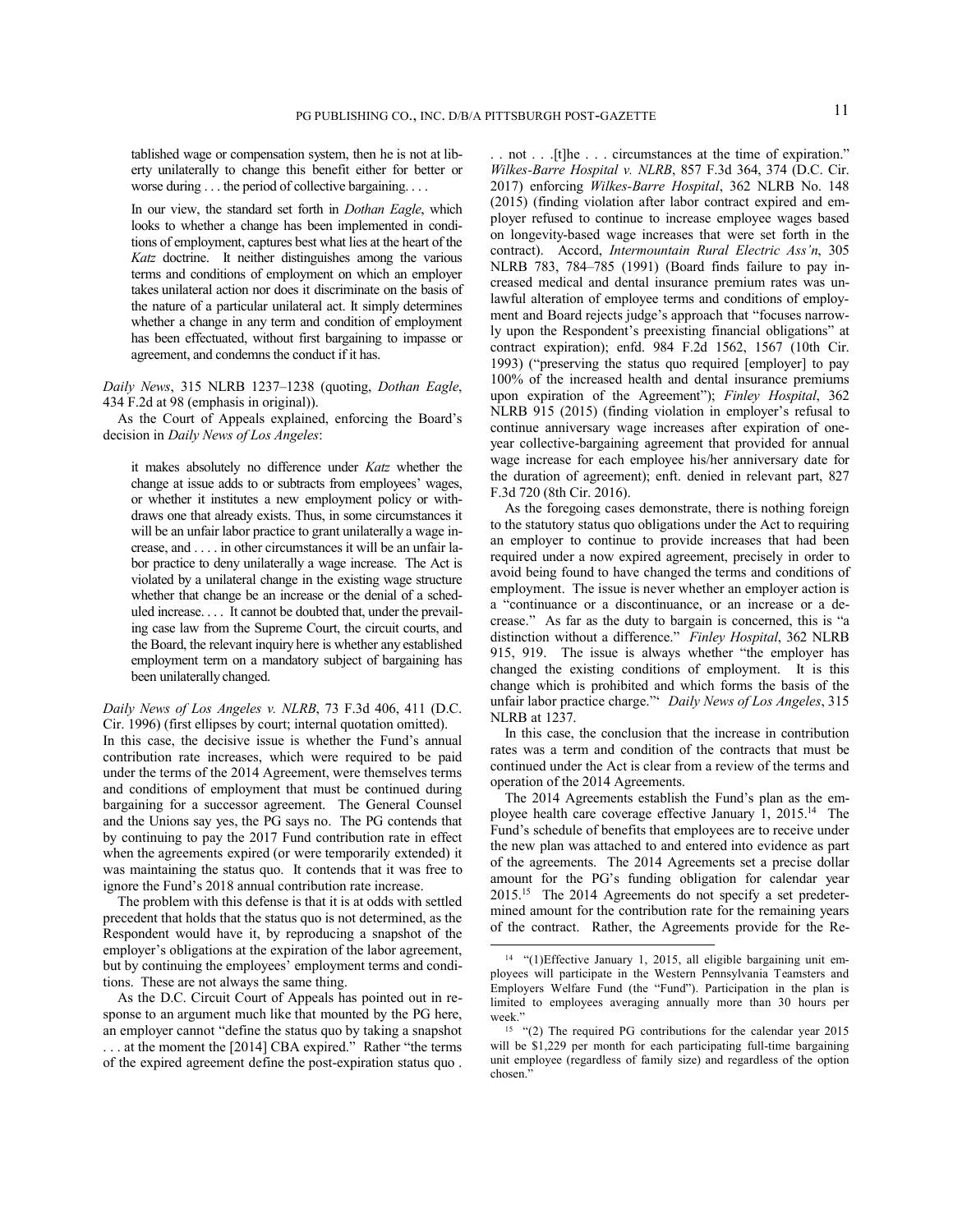spondent to meet the Fund's annual contribution increases in 2016 and 2017, capped at 5 percent each year. There was no discretion for the Respondent—up to 5 percent it had to pay the annual increases denoted by the Fund.<sup>16</sup> The Respondent admits this.<sup>17</sup> There is also no dispute that the Respondent met these contractual obligations. The increases had to be based on the Fund maintaining the same plan design as in 2015. The sole limitation on the Respondent's obligation to pay the Fund's rate increases was that for 2016 and 2017 the portion of the contribution increase the PG was required to pay was not to exceed a 5 percent annual increase.

Thus, the language and operation of the agreement prescribes as a term and condition of employment under the contract that during the term of the contract the Respondent was required to pay the annual Fund increases (up to 5 percent). Accordingly, by failing to meet the funding increase (up to 5 percent) prescribed by the Fund in 2018, the PG violated its statutory—not its contractual—duty to continue the status quo of funding the increase in contribution rates to pay for the Fund's health care for employees. By refusing to continue the increase the PG did not continue—but rather, altered—the status quo in terms and conditions.

This conclusion stands by itself, based solely on the terms and operation of the 2014 agreements regarding the contribution rate increases and the admitted contractual obligation of the Respondent to pay these contribution rate increases during the term of the agreement. In addition, the conclusion is forcefully buttressed by the fact that the health care coverage schedule of benefits attached to each 2014 agreement could only be maintained with contribution rate increases. These benefits were amended by the parties beginning in calendar year 2016, to accommodate a Fund contribution rate increase that exceeded the cap, but the schedule of benefits—as amended—was part of the terms and conditions of employment when the 2014 agreements expired (or were temporarily extended) at the end of March 2017.

The statutory duty to maintain and not unilaterally change the status quo in employee health care coverage while negotiating for a new agreement is axiomatic. In this case, that statutory duty would be meaningless if the Respondent's duty to continue the contribution rate increases—contractually mandated in 2016 and 2017—was not a term and condition of employment and could be unilaterally altered.

Finally, it is notable that this case is very much like that of *Intermountain Rural Electric Assn.,* 305 NLRB 783 (1991). There, the labor agreement, which was in effect from December 1, 1987, through November 30, 1988, provided for employee

medical and dental insurance coverage under a variety of available plans, with the employer's "maximum contribution to any of the medical insurance plans in effect for its employees covered by this Agreement" capped at "one hundred percent (100%) of the Blue Cross and Blue Shield Insurance Company premiums.'' The agreement stated that the employer's contribution "shall not exceed" the BC/BS premium. When the contract expired on November 30, and the health care insurers raised their premiums on December 1, the employer refused to increase the amount it had been paying for premiums under the old plans and forced employees to make up the difference.

The administrative law judge dismissed the complaint, reasoning, as to the status quo issue, "that because the Respondent did not change the amount of its medical premium contributions and continued to pay the same amount it had paid prior to the contract's expiration, there was no change in the status quo as to that premium." The judge interpreted the contract's reference to a "maximum contribution" with respect to premiums and the limiting words "shall not exceed" as limiting "the Respondent's obligation of no more than the exact dollar amount of the Blue Cross/Blue Shield rates in effect from December 1987 through November 1988." The judge found that "[b]ecause the Respondent continued to provide the same dollar amount toward medical insurance premiums in December, he found that the Respondent made no change with respect to such insurance contributions."

The Board reversed, in reasoning worth repeating here:

There is no question that contractually provided health plans survive contract expiration and cannot be altered without bargaining. Here the contractual medical . . . plans were provided at no cost to employees, but with a limitation upon the Respondent's maximum financial liability on medical premiums. The judge's approach focuses narrowly upon the Respondent's preexisting financial obligations, i.e., the amount of money it paid for the expiring medical and dental plans, but completely disregards employees' expectations, i.e., medical and dental coverage under noncontributory insurance plans, and the absence of any limit on the Respondent's liability that would preclude any possible increase. Although the contract language relating to medical insurance clearly refers to a maximum, no particular dollar figure is identified. Instead, the Respondent's maximum liability is described as not to exceed 100 percent of the Blue Cross/Blue Shield rates. Thus, when the dollar amount of those rates increases, so too does the Respondent's maximum dollar obligation. . . . Accordingly, by paying only the premium rates which had been in effect under the previous medical and dental plans and by making [employees] cover the higher costs, the Respondent unlawfully altered employees' terms and conditions of employment.

Id. at 784–785.

Here, the PG is engaged in precisely the conduct condemned by the Board in *Intermountain Rural Electric*. It "focuses narrowly" on its financial obligations when the contract expired and ignores that its obligation is not "a particular dollar figure" but a rate set by an outside source of health care. "[W]hen the

<sup>&</sup>lt;sup>16</sup> "(3) The PG contributions for years 2016 and 2017 will not exceed a 5.0% annual increase above the \$1,229 per month set forth above for calendar year 2015. Any such increases must be based upon the plan design effective January 1, 2015. The PG will receive from the Fund at least 60 days notice of any such annual contribution increase prior to January 1."

<sup>&</sup>lt;sup>17</sup> R. Br. at 6 ("For 2016, the bargaining agreements required Respondent to pay up to a 5% increase over the 2015 contribution rate"; "For 2017, the Expired Contracts required that any contribution increase up to 5% would be paid by Respondent").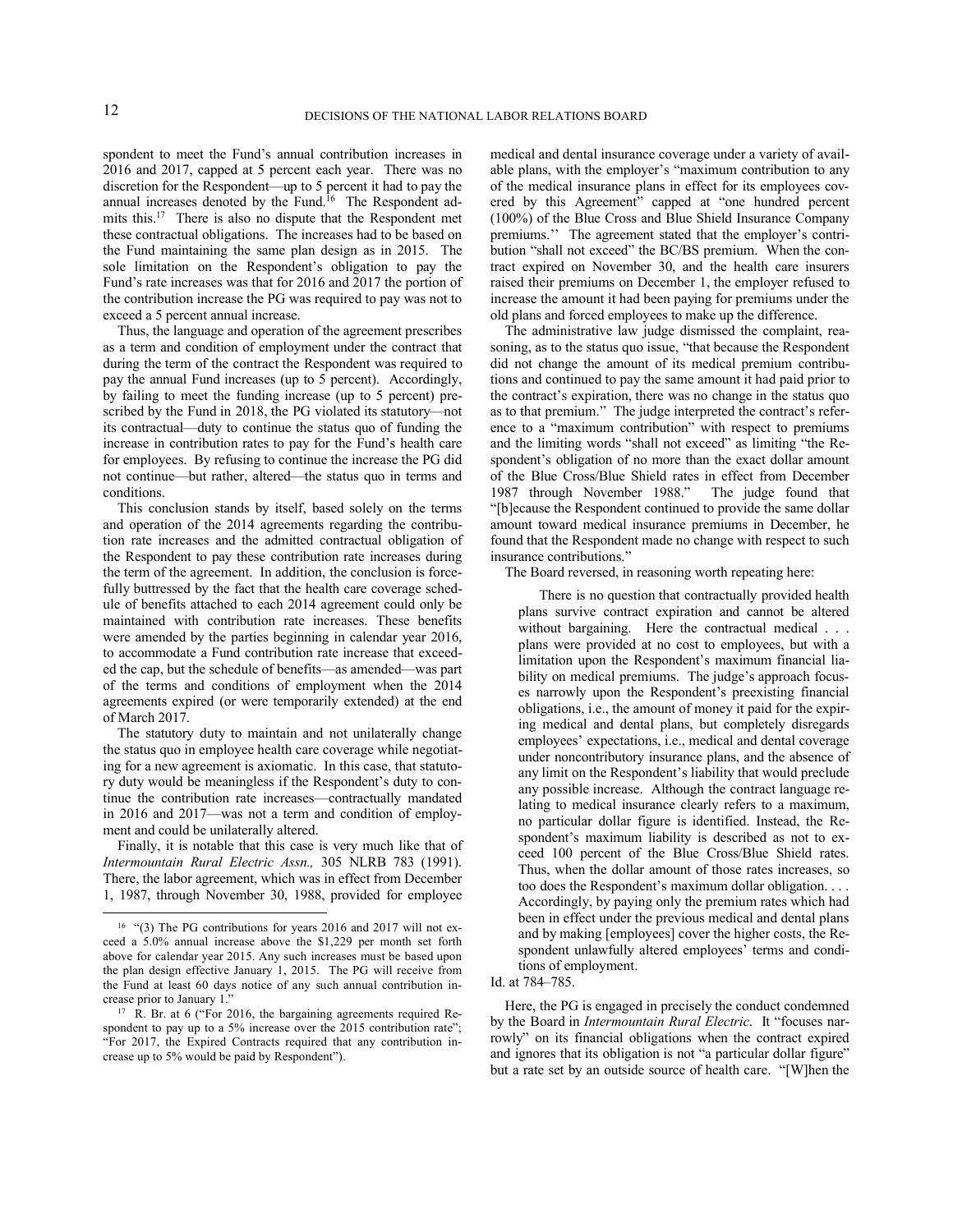dollar amount of those rates increases, so too does the Respondent's maximum dollar obligation." That is the way it worked under the terms of the contract, and that is the Respondent's statutory obligation thereafter while the parties negotiate a successor agreement. As in *Intermountain Rural Electric*, the Respondent's refusal to increase what it pays, "unlawfully altered employees' terms and conditions of employment."

As to its arguments, the Respondent is quite clear as to the source of its objection to continuing the contribution increases in 2018. But its position flows from a basic error as to what it means to maintain the statutory status quo. It is an error expressed over and over again throughout its brief.

The Respondent repeatedly stresses that it never agreed to pay the post-contract contribution increases, in the 2014 Agreements or elsewhere.<sup>18</sup>

But this is beside the point. The Respondent confuses this case, which is premised on its statutory obligation to maintain the status quo, with one based on a contractual duty that survives contract expiration. As the Supreme Court has explained,

The difference is as elemental as that between *Nolde Bros.* and *Katz*. Under *Katz*, terms and conditions continue in effect by operation of the NLRA. They are no longer agreed-upon terms; they are terms imposed by law, at least so far as there is no unilateral right to change them."

*Litton*, 501 U.S. at 207, referencing *Nolde Brothers v. Bakery Workers*, 430 U.S. 243 (1977) (contractual duty to arbitrate severance pay may survive contract termination when dispute is over an obligation arguably created by expired contract).

The issue here is not whether the General Counsel can point to language in the 2014 Agreements showing that the Respondent agreed to pay annual increases in 2018 and thereafter. Rather, the issue is whether the Respondent can point to language showing that the parties intended to *preclude* the Respondent from continuing the status quo of contribution increases in 2018 and thereafter. Unless it can show that the parties intended for it to be free of the statutory duty to maintain this status quo obligation, the Respondent is required to continue paying the contribution rate increases (until impasse or agreement). "Absent language specifically limiting the applicability of the pro-

-

vision [for increases] to the term of the contract, that provision continues in effect." *Wilkes-Barre Hospital*, 362 NLRB 1212, 1217.

In fact, the Respondent concedes that the 2014 Agreements are absolutely silent as to what happens with contribution levels after 2017. (R. Br. at 5) ("The agreed-to provision did not address health insurance contributions for 2018 or any period after the expiration of the bargaining agreements"). As it admits, there is no language at all in the agreements limiting the amount the Respondent must pay in 2018, and thereafter, to what it paid in 2017.

Moreover, the Respondent agrees that it must continue to pay the 2017-level of contributions, thus recognizing that nothing in the 2014 Agreements *prohibits* post-expiration contributions to the Fund.<sup>19</sup> But more pertinently, and just as surely, no reading of the 2014 Agreement can support the view that by its terms it *precludes* continuation after 2017 of the annual contribution rate increases. There is no basis on which the Respondent can claim that terms of the 2014 Agreement—or anything else—reflect an agreement that the Respondent *does not* have to continue the status quo of paying the annual increase set by the Fund.

Notably, the durational clause of the 2014 Agreements does not do it. As a matter of law, standard "durational" contract language does not serve as evidence of an intent by the parties to alter the status quo after contract expiration. *Wilkes-Barre Hospital v. NLRB*, 857 F.3d at 375, citing *Honeywell Int'l, Inc. v. NLRB*, 253 F.3d 125, 128, 132–133 (D.C. Cir. 2001) ("Under *Katz* and *Litton*, however, an expiration date in a standard contract duration clause without more, cannot defeat the unilateral change doctrine"); *Finley Hospital*, supra at 3–4.

The 5 percent contractual cap that protects the PG from unduly large annual increases for the specific years of 2016 and 2017, does not do it. That cap is a shield for the years 2016 and 2017; it cannot be turned into a sword that alchemically bars the Respondent from paying *any* increase to maintain the status quo after 2017.

The Respondent's reliance on *Hempstead Lincoln Mercury Motors Corp.*, 351 NLRB 1149 (2007), is misplaced—although instructive. In *Hempstead* the employer's refusal to increase pension fund contributions was based on a contract (as renewed) that prescribed a predetermined precise dollar amount per employee that the employer was required to pay to the pension fund each year. One year it was \$175 per employee per month. The next, \$0.00. The year after that a \$50 monthly increase from the year before last was prescribed requiring payments of \$225 per employee. When the agreement expired the employer continued paying \$225, and refused some months later to make an increase in contributions. The Board agreed that the employer was not required to meet (or set aside in an escrow fund) the increased contributions. But here, unlike in *Hempstead*, the contract provides for an undetermined annual increase in the base amount—capped at 5%--in each successive

<sup>18</sup> See, R. Br. at 11 ("The clear and unambiguous terms of the Expired Contracts do not require Respondent to pay any 2018 Fund contribution rate increase. Therefore, Respondent was not obligated under the terms of the Expired Contracts to pay that rate increase"); R. Br. at 12 ("Here, none of the Expired Contracts are ambiguous. . . . There is no reference to any obligation to pay for increases in that rate for 2018, or for any period of time after the last increase took effect on January 1, 2017"); R. Br. at 15 ("Given that there was no written agreement allowing for unilateral Fund contribution rate increases after 2017, Respondent did not violate Section 8(a)(5) by continuing to make contributions at the 2017 Fund rate"); R. Br. at 20–21 ("Here, the dispute is solely one of contract interpretation. . . . Respondent is relying on the clear and unambiguous terms of the Guild and Operating Engineers' Expired Contracts as the basis for its argument that those contracts do not require it to pay the 2018 Fund contribution rate increase"). R. Br. at 33 ("None of the terms of any of the Expired Contracts require Respondent to pay the 2018 Fund contribution rate increase").

<sup>&</sup>lt;sup>19</sup> R. Br. at 13 ("Respondent remains obligated to pay the 2017 contribution rate which was in effect on March 31, 2017, when the Contracts expired and which became the status quo"). See also, Tr. 15; Jt. Exhs. 5(b), 6(b), 7(b), 8(b), and 9(b), 10(b), and 13.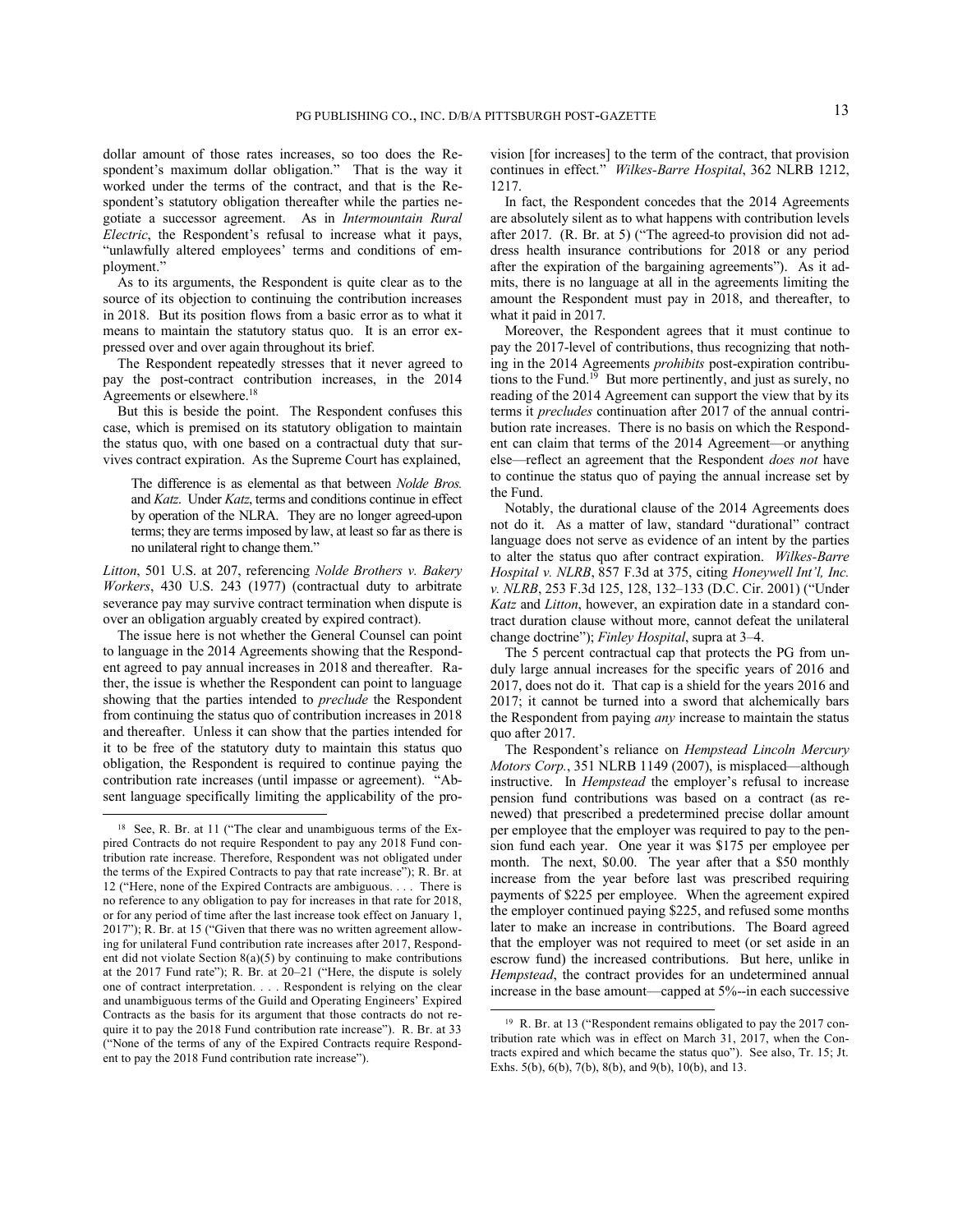year of the contract, based on the outside Fund's establishment of a new contribution rate. By contrast, in *Hempstead* the employer's dollar amount of contributions was set by contract and predetermined for each year. In our case, the increase *is* the agreement (up to 5 percent for 2016 and 2017). The increase is the status quo. *Hempstead* shows only that the PG has the wrong contractual language to underlie the statutory status quo argument it pursues.

The only language in the 2014 Agreements advanced by the PG as language allowing it to unilaterally cancel its obligation to continue the status quo in 2018 (or any time after the labor agreements expired) is the language stating that it is not "liable for any other payment to the Fund, other than as stated above." But any surface appeal of that argument evaporates when the language is read in the context in which it appears in the agreements:

(3) The PG contributions for years 2016 and 2017 will not exceed a 5.0% annual increase above the \$1,229 per month set forth above for calendar year 2015. Any such increases must be based upon the plan design effective January 1, 2015. The PG will receive from the Fund at least 60 days notice of any such annual contribution increase prior to January 1. Increases in excess of 5% will be the responsibility of the bargaining unit members via direct billings from the Fund. If direct billing is not available, the PG will only assume responsibility for any withholding of any additional amounts after receiving the expressed written consent of each member and will not assume any other responsibility for collection of any other amounts, or be liable for any other payment to the Fund, other than as stated above. [Emphasis added.]

Thus, the PG's "[non]liability" "for any other payment to the Fund" is part of two sentences devoted to limiting the PG's liability for handling employee portions of the contributions to the Fund "in excess of the 5%." This no-additional-liability language simply is not addressed to the issue of post-2017 contributions.

Accordingly, absent impasse or agreement, and as a matter of statute, not contract, the Respondent must pay the Fund annual contribution rate increases just as it did in each successive year of the contract. When it failed to do so in January 2018, it altered the status quo of the employment conditions.

Finally, I note that in concluding that the 2014 Agreements establish terms and conditions that make the annual increases part of the status quo, I do not reach the General Counsel's alternative argument (GC Br. at 23–25) that the duty to continue the annual increases in contributions became a term and condition of employment through a "traditional past practice analysis." In my view, this argument is superfluous. The Respondent admits that it was contractually required during the term of the 2014 Agreements to pay up to a 5 percent annual increase to the Fund. R. Br. at 6 ("For 2016, the bargaining agreements required Respondent to pay up to a 5% increase over the 2015 contribution rate"; "For 2017, the Expired Contracts required that any contribution increase up to 5% would be paid by Respondent"). As set forth, above, on that basis the annual increases were terms and condition of employment, there is no need to consider a "traditional past practice" analysis.

### 2. Various contractual defenses (contract coverage, waiver, sound arguable basis) and 2014 bargaining

The Respondent also asserts a defense based on the "contract coverage" analysis that some courts of appeals have adopted to analyze contractual defenses to refusal to bargain allegations.

Of course, as the Respondent recognizes, the Board does not apply the "contract coverage" standard, but rather, the longestablished "clear and unmistakable waiver" standard for claims involving the waiver of statutory rights. *Provena St. Joseph Medical Center*, 350 NLRB 808, 811 (2007). The Respondent—reasonably—does not even mount that argument, as it is a non-starter on the facts here. As the Board explained in *Graymont Pa, Inc.*, 364 NLRB No. 37, slip op. at 2–3 (2016):

This [clear and unmistakable waiver] standard--endorsed by the Supreme Court in *NLRB v. C & C Plywood*, 385 U.S. 421 (1967)—"requires bargaining partners to unequivocally and specifically express their mutual intention to permit unilateral employer action with respect to a particular employment term, notwithstanding the statutory duty to bargain that would otherwise apply." *Provena*, supra at 811. In order to find a waiver based on contractual language, that language must be "sufficiently specific." *Johnson-Bateman Co.*, 295 NLRB 180, 189 (1989). Further, while "[w]aiver of a statutory right may be evidenced by bargaining history, [ ] the Board requires the matter at issue to have been fully discussed and consciously explored during negotiations and the union to have consciously yielded or clearly and unmistakably waived its interest in the matter." Id. at 185. As the Board explained in *Provena*, supra:

The waiver standard . . . effectively requires the parties to focus on particular subjects over which the employer seeks the right to act unilaterally. Such a narrow focus has two clear benefits. First, it encourages the parties to bargain only over subjects of importance at the time and to leave other subjects to future bargaining. Second, if a waiver is won--in clear and unmistakable Language--the employer's right to take future unilateral action should be apparent to all concerned. [Id at 813.]

In this case, nothing in the 2014 agreements approaches this standard. As discussed above, no language in the 2014 agreements evidences an intent of the parties to not pay rate increases after contract expiration, or after 2017.

However, the Respondent's argument would fail even if the Board applied the PG's preferred "contractual coverage" analysis. As discussed, supra, there is simply is no language in the agreement limiting the Unions' statutory rights, no language covering the subject of the Respondent's right to cease maintaining the status quo in 2018 or beyond. The 2014 agreements are silent as to what happens postexpiration. As the D.C. Circuit Court of Appeals held in *Honeywell Int'l v. NLRB*, 253 F.3d 125 (D.C. Cir. 2001), applying the "contractual coverage" analysis the "standard durational clause . . . without more, cannot cover and thereby vitiate the Union's *statutory* claim to continued" contribution increases. *Wilkes-Barre*, supra at 377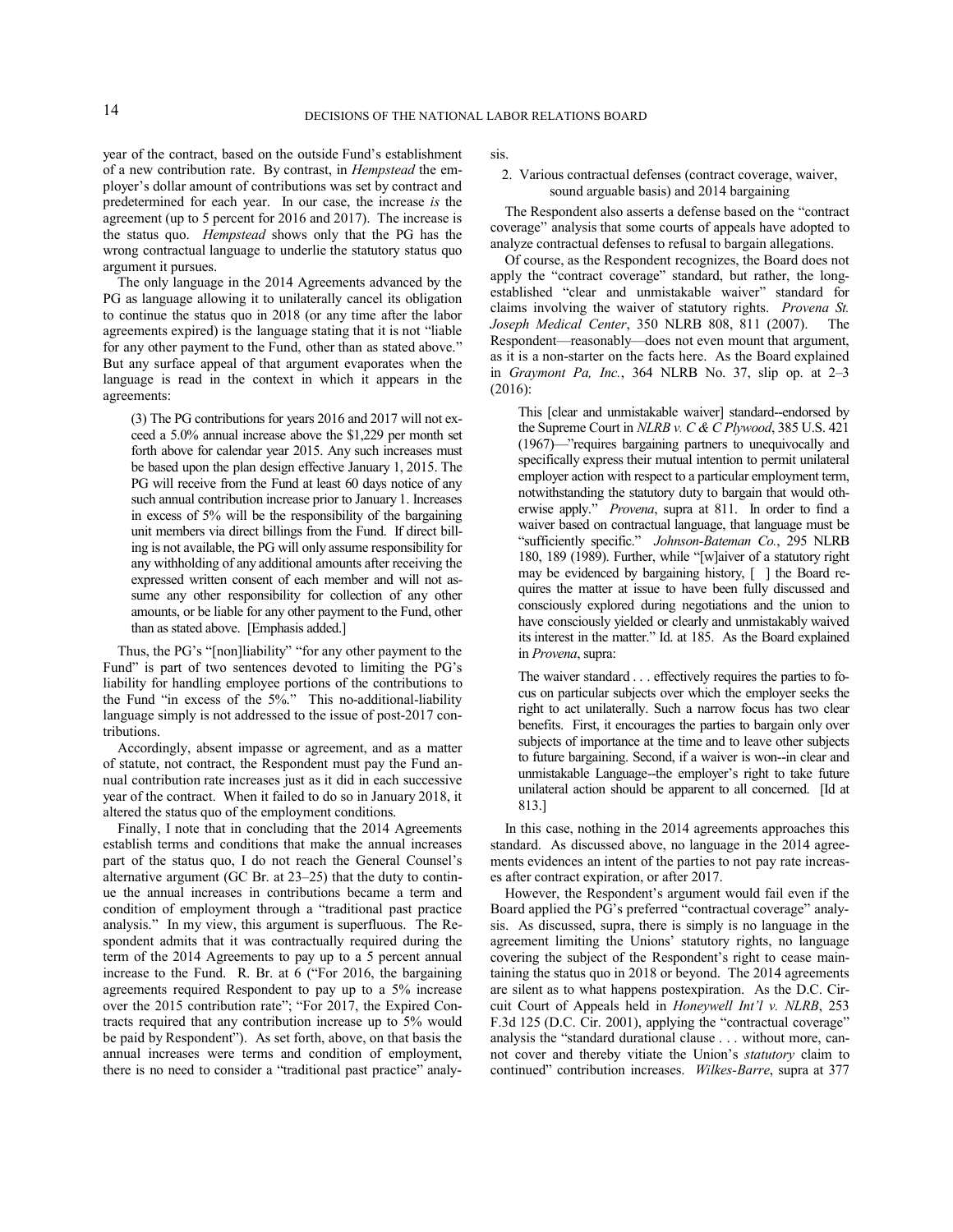(original emphasis, omitting internal quotations and bracketing), quoting, *Honeywell Int'l v. NLRB*, 253 F.3d at 128, 132– 133. Here, the Respondent's "contract coverage" defense will fail before a court just as certainly as the employer's similar defense failed before the D.C. Circuit in *Wilkes-Barre Hospital*, supra at 376–377. It can point to no language covering the topic. Silence does not defeat the Unions' statutory claims.

The Respondent is also wrong in its claim that, as to the Guild and Operating Engineers' agreements that were extended and remain in effect, it may rely on the "sound arguable basis" standard to justify its unilateral change of the status quo. The Respondent misconceives the General Counsel's claim.

The Board applies the "sound arguable basis" defense in 8(a)(5) cases alleging a "midterm modification claim, i.e., a failure to abide by a collective-bargaining agreement in violation of section 8(d) of the Act. Cases alleging a violation of Section 8(d) of the Act are focused on allegations that the employer has modified and failed to abide by the terms of the collective-bargaining agreement. In 8(d) cases, "[w]here an employer has a 'sound arguable basis' for its interpretation of a contract and is not 'motivated by union animus or … acting in bad faith,' the Board ordinarily will not find a violation. In such cases, there is, at most, a contract breach, rather than a contract modification." *Bath Iron Works Corp.*, 345 NLRB 499, 502 (2005) (footnotes, internal quotations, and citations, omitted), enfd. 475 F.3d 14 (1st Cir. 2007). Essentially, these cases are best understood as instances in which the Board effectively defers to another forum to determine the meaning of the contract.

However, at least since the Board's decision in *Bath Iron Works Corp.*, 345 NLRB 499 (2005), it is pellucid that the "sound arguable basis" standard does not apply, where, as here, the General Counsel alleges an unlawful unilateral change in the status quo and not an 8(d) mid-term modification violation. 20

I note that the Respondent appears to recognize and endorse the distinction—See R. Br. at 10—citing cases for the proposition that an 8(d) contract modification violation may not be found where only an unlawful unilateral change theory was litigated, and vice-a-versa. This is very much the point. It is well-settled that the General Counsel is the master of the com-

-

plaint. Here, he has not pursued an 8(d) midterm modification claim, and the "sound arguable basis" defense is not relevant.<sup>21</sup>

Finally, beyond the contracts, the PG does not offer any other noncontractual waiver evidence supporting a claim that during bargaining "the matter at issue . . . [had] . . . been fully discussed and consciously explored during negotiations" and that "the union [had] consciously yielded or clearly and unmistakably waived its interest in the matter." *Johnson-Bateman Co.*, 295 NLRB at 185. To the contrary, the evidence precludes a finding of waiver on such grounds.

Thus, in October 2014, when questions arose between the parties over how the health care coverage cap would operate, the PG provided the Unions with an Excel spreadsheet—titled "PG Determination of share of benefit costs–2015-2017" showing hypothetical projected contribution rate increases not only for the years of the contract—2015, 2016, and 2017, but also for 2018. This spreadsheet was created by the PG's benefit consultant, and vetted internally by PG representatives before being provided to the Union as an explanation for how the cap would affect future contribution rates. At a minimum, this spreadsheet necessarily precludes any claim that there was a conscious or clear and unmistakable waiver of the Unions' statutory right to have the increases continue past 2017, while the parties bargained new agreements.<sup>22</sup>

## 3. The waiver by inaction defense in fall 2017 and early 2018

The Respondent contends (R. Br. at 28–29) that the Unions' waived the right to bargain over the PG's failure to pay the 2018 contribution increase by failing to adequately respond when the PG announced its intentions.

<sup>20</sup>  *Bath Iron Works*, supra at 501 ("In 'unilateral change' cases, where all that is alleged is that a union had a statutory right to bargain before an employer's proposed change, the Board has considered whether the union has clearly and unmistakably waived its right to bargain over the change," but that "is not the correct standard for an allegation of an 8(d) contract modification"); *Baptist Hospital of East Tennessee*, 351 NLRB 71, 72 fn. 5 (2007) (applying clear and unmistakable waiver standard to find unilateral change lawful, and finding that while "[a]t various times during the litigation of this case, the General Counsel appeared to make the argument that the Respondent's actions 'modified' the contract, in violation of Sec.  $8(a)(5)$ —Sec.  $8(d)$ . . . the General Counsel [is] master of the complaint" and "did not clearly pursue an 8(d) contract modification theory in this case"); *Finley Hospital*, supra at slip op. 5 fn. 8 ("under current Board law, the 'sound arguable basis' standard invoked by the Respondent applies only where the issue is whether the employer made a *mid-term* unilateral modification of the collective-bargaining agreement") (Board's emphasis).

<sup>&</sup>lt;sup>21</sup> The ramifications of the decision to prove a unilateral change case, and not a contract modification case, include a more favorable standard for the General Counsel, but also limitations in terms of remedy. "The remedy for a [an 8(d)] contract modification is the more substantial one of ordering adherence to the contract for its terms; the remedy for a unilateral change permits the restoration of the change after bargaining to an impasse." *Bath Iron Works*, supra.

<sup>22</sup> At the hearing, the parties expended a significant bit of effort highlighting the inclusion of 2018 on the spreadsheet (in the case of the General Counsel) and attempting to explain its insignificance (in the case of the Respondent). The intensity over this spreadsheet continued into the PG's posttrial brief (R. Br. at 23–25 & 33 fn. 20) where counsel for the PG launched a calumnious attack on opposing counsel, accusing them of ethical violations relating to the introduction into evidence of a copy of this spreadsheet that omitted the title. The PG moves for costs, attorneys' fees, or other sanctions. Counsel for the General Counsel moves to strike the portions of the PG's brief containing the accusations. I deny both motions. The PG's accusations are entirely baseless and the outburst suggests a veritable panic over this spreadsheet and the admission within it that contribution rate increases in 2018 were contemplated by the parties. Putting aside that the omission of the title appears to be an inadvertent copying error, and putting aside that the PG is as likely the source of the error as is the Union counsel or counsel for the General Counsel, the most salient point is that no one would commit this crime because this crime could not pay. Contrary to the PG's claim, the omission of the title has no impact on whether the PG is obligated to pay the 2018 Fund contribution rate increases. I note that the omission of the title was corrected at the hearing by the PG when it introduced the version of the spreadsheet with the title, which I have relied upon in the text.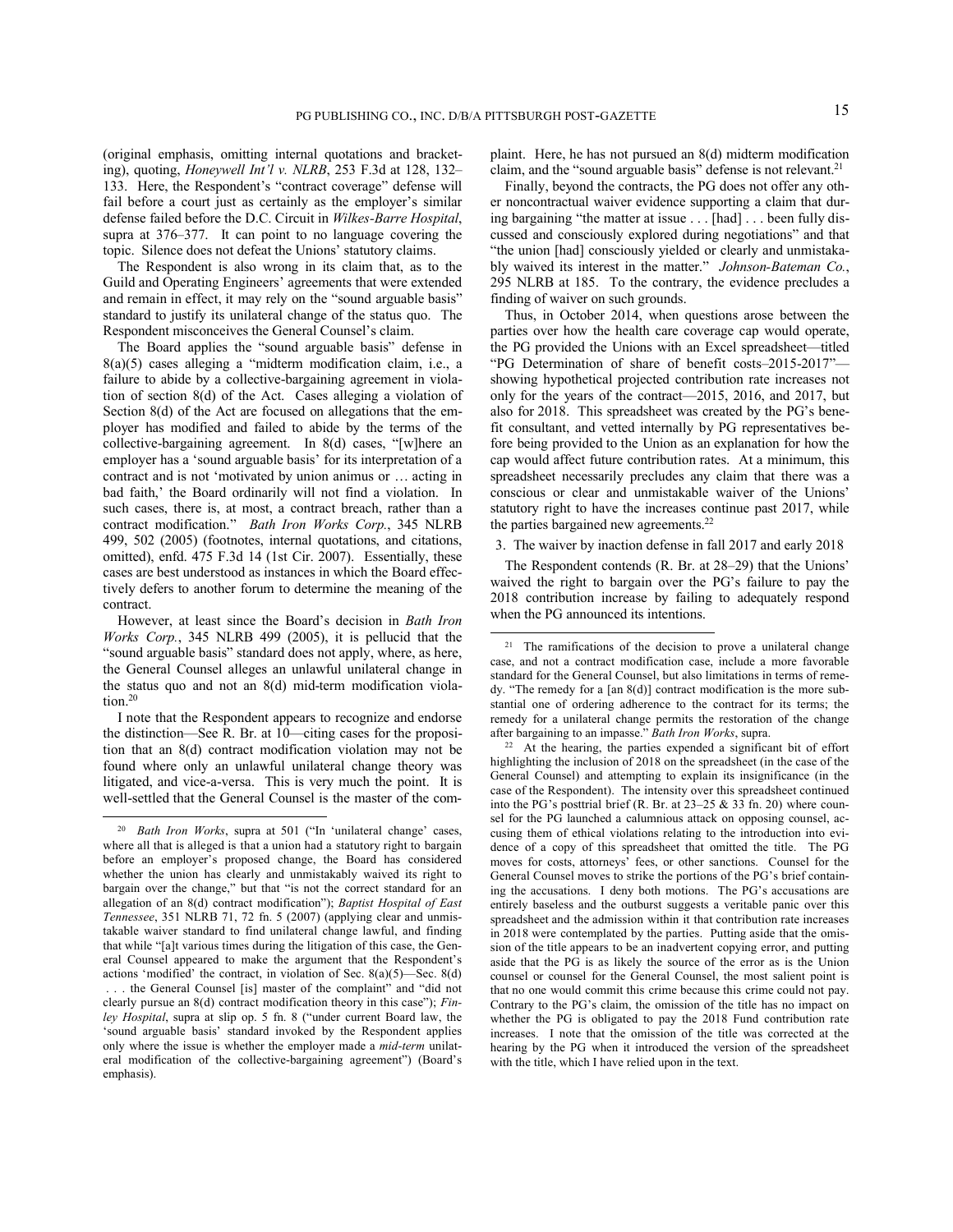This defense is a non-starter, for multiple reasons. For one, given that it was in the midst of bargaining for a new collective-bargaining agreement, the Respondent was not privileged to make a discrete unilateral change. See, *Intermountain Rural Electric Association* 305 NLRB 783, 786 (1991) (distinguishing a union's duty to request bargaining in response to announced intentions to make a change in periods of nonnegotiations from the situation where parties are already engaged in negotiations for a collective-bargaining agreement). As the Board explained in *Intermountain Rural Electric*:

When parties are engaged in negotiations for a collectivebargaining agreement, however, their obligations are somewhat different. Because the parties are in fact bargaining on various proposals, there is no need for additional requests for bargaining on those proposals. During negotiations, a union must clearly intend, express, and manifest a conscious relinquishment of its right to bargain before it will be deemed to have waived its bargaining rights. Absent such manifestation by the union, an employer must not only give notice and an opportunity to bargain, but also must refrain from implementation unless and until impasse is reached on negotiations as a whole. [footnotes omitted.]

More specifically, an increase in health care premiums or contributions does not justify a unilateral change. *Oak Hill School*, 360 NLRB 359, 403 (2014). There is no exception for routine increases in health care costs to the requirement that an overall impasse must be reached before changes in employment conditions can be implemented. *Oak Hill*, supra at 403 (absent specified exceptions, "During negotiations for a collectivebargaining agreement, an employer may not unilaterally change any terms or conditions of employment without having bargained to impasse for the agreement as a whole"). Here, there is no claim of overall impasse, or valid claim of an applicable exception to the requirement of an overall impasse before implementation.<sup>23</sup>

Second, there is no evidence that a continuation of 2017 contribution-rates and refusal to provide increases was part of the Respondent's bargaining proposal for a new agreement. Were there an overall impasse or other exception justifying implementation, only changes reasonably comprehended within the Respondent's bargaining proposal could be implemented. *Peerless Roofing Co. v. NLRB*, 641 F.2d 734, 735 (9th Cir. 1981).

Third, even as to the piecemeal issue of the Respondent's continued funding of the Fund's 9PG health care plan, there is no evidence of waiver on this record. To the contrary, Attorney Pass' unrebutted testimony is that he made a proposal to permit the Respondent to avoid the contribution increases if the Respondent provided employees with a pay raise. Pass received no definitive answer from the Respondent's representatives on this proposal until long after January 2018 when the increased payments were due to the Fund. This is the opposite of a waiver of bargaining by a union.

### 4. The Section 302 defense

The Respondent contends throughout its brief that Section 302 of the Labor Management Relations Act (LMRA), 29 U.S.C. § 186, prohibits it from paying the increased contribution rate to the Fund, and, therefore, that it should not be required to do so under the Act.

Section  $302(c)(5)$  of the LMRA requires, inter alia, that the basis for payments to an employee benefit trust fund be "specified in a written agreement with the employer." The PG contends that there is no written agreement.

However, the applicability of the Board's status quo doctrine to employee trust funds governed by Section 302 has long been recognized by the Supreme Court. *Laborers Health & Welfare Trust Fund for Northern California v. Advanced Lightweight Concrete Co.*, 484 U.S. 539, 544 fn. 6 (1988). "Consequently, any unilateral change by the employer in the pension fund arrangements provided by an expired agreement is an unfair labor practice." Id.

Numerous courts have held that the Section 302 "written agreement" requirement is satisfied by a collective-bargaining agreement, including an expired one. See, e.g., *Cibao Meat Prods. v. NLRB*, 547 F.3d 336 (2d Cir. 2008) ("Today, we join several of our sister circuits in holding that an expired collective-bargaining agreement satisfies the written-agreement requirement of §  $302(c)(5)(B)$ . This follows from both the requirement that an employer maintain the status quo following expiration of a collective-bargaining agreement, and that such continued payments under an expired collective-bargaining agreement do not implicate the purpose of  $\S$  302") (citations omitted); *Dugan v. R.J. Corman Railroad*, 344 F.3d 662, 668 (7th Cir. 2003) ("the cases hold that an expired agreement one that has no contractual force—nevertheless can satisfy the statutory requirements [of Section 302], in part because even after expiration of such an agreement, an employer has a duty to bargain in good faith and maintain the status quo as to wages and working conditions until a new agreement or an impasse is reached") (internal quotations omitted); *Alaska Trowel Trades Pension Fund v. Lopshire*, 103 F.3d 881, 883 (9th Cir.1996) ("The requirement of a written agreement may be satisfied by a collective-bargaining agreement even after it has expired. . . . An expired § 9(a) agreement satisfies the § 302(c)(5)(B) writing requirement in part because even after expiration of such an agreement, an employer has a duty to bargain in good faith and maintain the status quo as to wages and working conditions

<sup>23</sup> Citing *Stone Container Corp.*, 313 NLRB 336 (1993), the Respondent suggests that the "*Stone Container"* exception privileges it to unilaterally change the practice of contribution funding increases without bargaining to an overall impasse. R. Br. at 32 fn. 19. However, the *Stone Container* "analysis is applicable only to first contract situations, where the parties have not yet established their own practices through contract that they can rely upon in the future." *Oak Hill School*, 360 NLRB 359, 409 (2014). It does not apply to "negotiations for successor contracts, as here." Id. In this case, the payment of annual contribution increases was established as a term and condition of employment through the 2014 Agreements. It is a part of the status quo and subject to the rule on overall impasse. Contrary to the suggestion of the Respondent (R. Br. at 32 fn. 19), the requirement that parties maintain the status quo until overall impasse is not something the General Counsel is required to plead, it is governing precedent. Indeed, a claim of impasse justifying a unilateral change is an affirmative defense, though not one pled by the Respondent.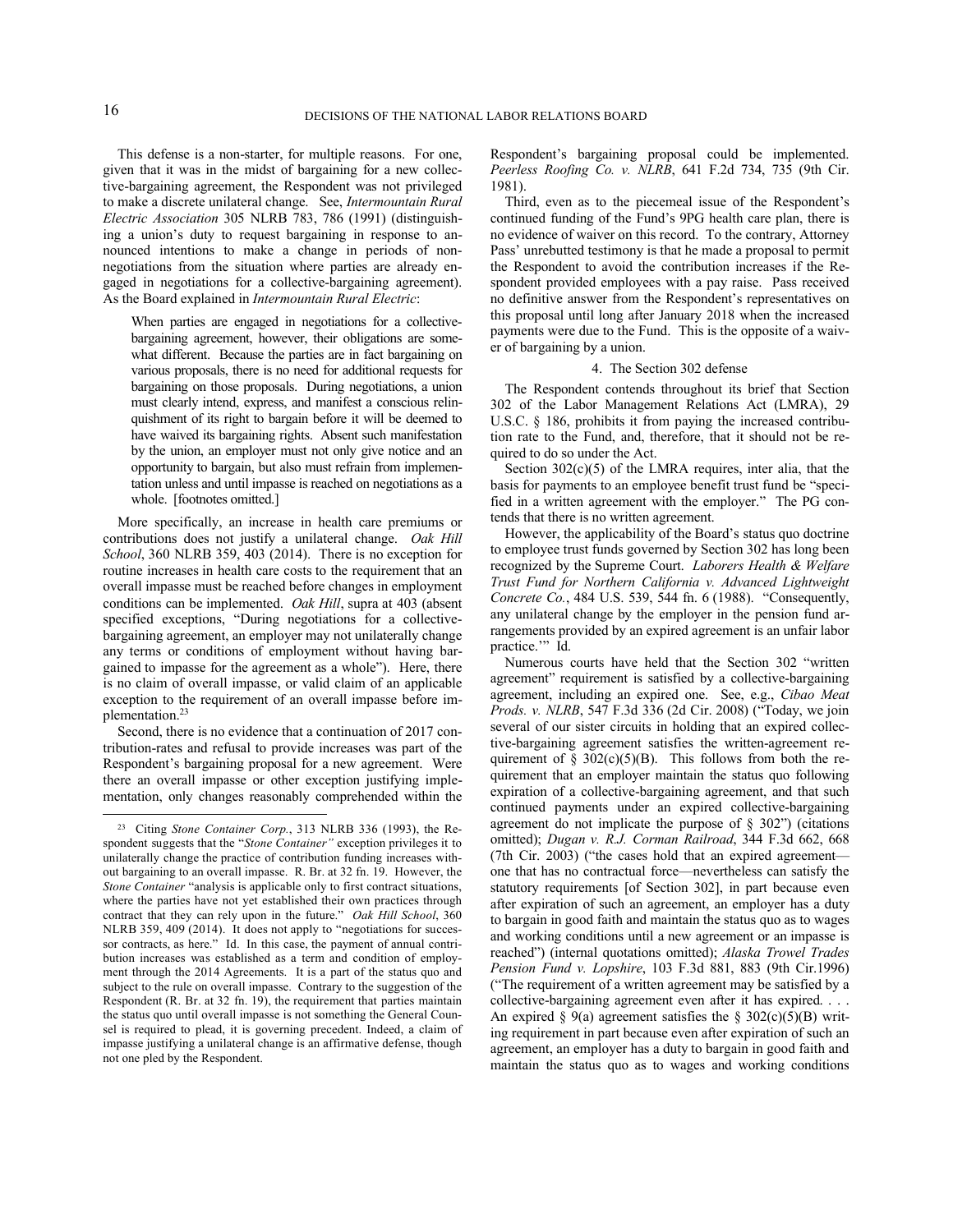until a new agreement or an impasse is reached"); *Peerless*  Roofing, 641 F.2d at 736 (rejecting employer's argument and noting that "the collective-bargaining agreement itself survives its expiration date for some purposes. During negotiations, the employer is required by section  $8(a)(5)$  of the National Labor Relations Act, 29 U.S.C.  $\S$  158(a)(5) (1976), to maintain the status quo as to wages and working conditions, even following the expiration date of the agreement. If the employer's obligation to make trust fund payments were terminated by the expiration of the agreement, the union would never have an opportunity to bargain over those contributions. This result would not advance national labor policy as articulated in the National Labor Relations Act").

Notably, the Respondent agrees that it lawfully made contributions to the Fund based on the 2014 Agreements during the term of the 2014 Agreements—and after the expiration of the 2014 Agreements (at 2017 rates). In other words, the Respondent recognizes that the 2014 Agreements satisfy Section 302's requirements even after expiration. Thus, the Respondent's Section 302 dispute is simply with the Board's application of the status quo doctrine. But the point of the doctrine is that based on the written terms and conditions of the 2014 Agreements, annual increases *are the* required status quo employment condition. Thus, this case—including the Respondent's Section 302 defense—rises or falls on the determination of the amount of the Respondent's status quo obligations under Section  $8(a)(5)$ . If the status quo is correctly applied to find that the contribution increase is an employment condition under the terms of the expired agreement, then the Respondent's Section 302 argument disappears.

Section 302's "purposefully rigid structure . . . is design[ed] to insure that employer contributions are made only for proper purposes and that fund benefits reach only proper parties." *Bricklayers, Masons and Plasterers International Union, Local 15 v. Stuart Plastering Co.,* 512 F.2d 1017, 1025 (5th Cir. 1975). "Strict compliance . . . is not an end in itself but a means of ensuring" that there is no corruption in the form of companies making payoffs to unions through trust fund payments, or that union officials misuse these funds. *National Stabilization Agreement of Sheet Metal Industry Trust Fund v. Commercial Roofing & Sheet Metal Trust Fund*, 655 F.2d 1218, 1226 (D.C. Cir. 1981). Courts recognize that employers "cannot invoke section 302 of the LMRA as a loophole through which to escape obligations to the Funds." *Bricklayers Local 21 of Illinois Apprenticeship and Training Program v. Banner Restoration, Inc.*, 385 F.3d 761, 772 (7th Cir. 2004).

Here, the Respondent's status quo obligations are based on written terms of the expired collective-bargaining agreements. The Respondent's status quo-determined contribution obligations under the Act satisfies Section 302.

5. The Unions' contention that the PG's status quo obligation requires it to fund the existing health care coverage and benefits (without a cap)

The Unions contend that the status quo in increased contribution funding that the Respondent is required to maintain is not limited by the 5 percent cap.

There is much to recommend in this argument. The 5 per-

cent cap in the 2014 agreements are—arguably—expressly stated for the specific years of 2016 and 2017, not as a general term of the agreements. As discussed above, nothing in the agreement limits increases in contribution funding postexpiration, but the cap is expressly for 2016 and 2017. And as the Unions point out, the status quo in employment conditions for unit employees includes maintenance of the schedule of benefits (as amended in 2016) attached to each of the 2014 Agreements and entered into evidence as part of the 2014 Agreements.

However, the case litigated by the General Counsel is a more limited one. In both the complaint and in his brief, the General Counsel contends that "[i]n order to preserve the status quo as required by extant Board law, the Respondent was required to continu[e] paying up to a 5% increase in contribution rates annually to the Fund for employee health insurance." (GC Br. at 20); see also complaint at ¶9(a)-(g) ("Respondent discontinued its practice of paying up to the 5% increase in contributions for [the unit's] health insurance benefits to the [Fund] as set forth under [the relevant article] of the collective-bargaining agreement").

Thus, the violation of the Act alleged by the General Counsel in this case is the failure to pay up to a 5% increase. It is wellsettled that the General Counsel is the "master of the complaint and controls the theory of the case." *Fineberg Packing Co.*, 349 NLRB 294, 296 (2007), enfd. 546 F.3d 719 (6th Cir. 2008). Accordingly, "A charging party may not expand the scope of the complaint without the consent of the General Counsel." *Planned Building Services*, 330 NLRB 791, 793 fn. 13 (2000). Thus, the Unions' theory is not one I reach in this litigation.

While the scope of the unfair labor practice alleged is within the control of the General Counsel, it is well settled that a charging party may argue for, and the Board may adopt, a remedy for an unfair labor practice whether or not the General Counsel pursues that remedy. *Kaumagraph Corp.*, 313 NLRB 624, 625 (1994).

In their brief, the Unions attempt to frame their argument that Respondent must pay increases necessary to maintain the current schedule of health care benefits, without regard to the cap, as a as a request for a remedial relief. However, this relief does not follow from the scope of the violation alleged by the General Counsel. As Judge Clifford Anderson explained, in reasoning adopted by the Board, "if a particular violation of the Act is not alleged by the General Counsel and such a violation is necessary for a particular remedy to be invoked then the General Counsel has, by refusing to allege such a violation, precluded the Board from directing such a remedy." *New Breed Leasing*, 317 NLRB 1011, 1019 (1995), enfd. 111 F.3d 1460 (9th Cir. 1997); *ATS Acquisition Corp.*, 321 NLRB 712, 712 fn. 3 (1995), enfd. mem. 127 F3d. 1105 (9th Cir. 1997) ("a charging party is not free to seek remedies contingent on an amendment to the complaint or a theory of the case different from that of the General Counsel").

Accordingly, I reject the Unions' effort to expand the reme $dy$  beyond the scope of the unfair labor practice alleged.<sup>24</sup>

<sup>24</sup> Notably, because, as of the close of the record in this case in August 2018, there as yet to be a post-expiration request for an annual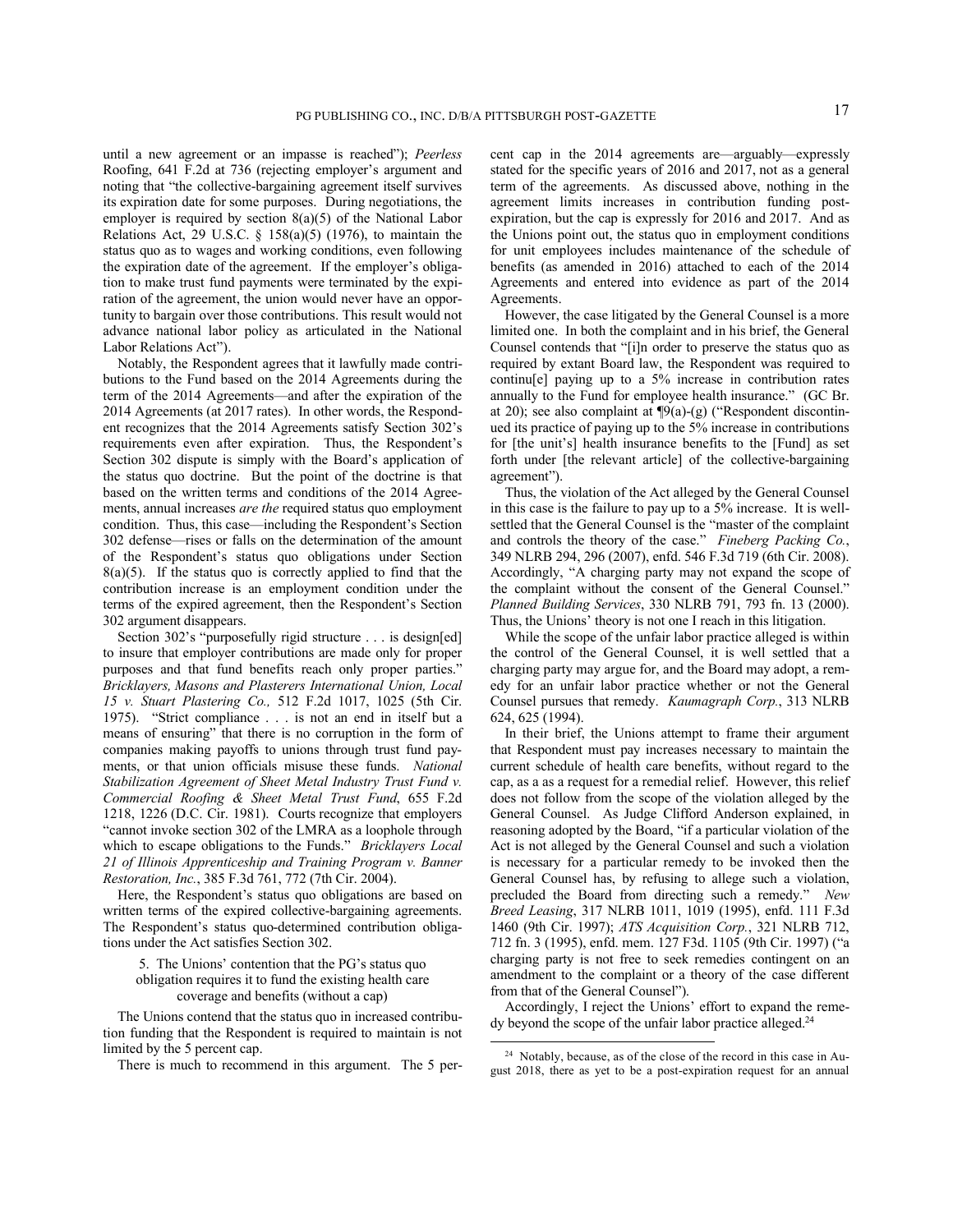## CONCLUSIONS OF LAW

1. The Respondent PG Publishing Co., Inc. d/b/a Pittsburgh Post–Gazette is an employer within the meaning of Sections 2(2), (6), and (7) of the Act.

2. The Charging Party Newspaper Guild of Pittsburgh a/w Communications Workers of America, AFL–CIO, CLC, and its Local 38061 (the Guild) is a labor organization within the meaning of Section 2(5) of the Act, and at all times material the exclusive collective-bargaining representative of the following appropriate unit of the Respondent's employees (the Editorial Unit):

All employees in the Editorial Department and in all subdivisions of the Editorial Department, excluding those employees provided for in other existing Union Agreements and all Publishers and Associate Publishers, Publisher and Editorin-Chief, Executive Editor, Editor of the Editorial Page, Managing Editor, Deputy Managing Editor, Senior Assistant Managing Editor, Assistant Managing Editor, City Editor, Sports Editor, Sunday Editor, Technology Systems Editor, Business Editor, Night Operations Manager, Seen Editor, Associate Editor of Opinion Pages, Editorial Cartoonist, and Confidential Secretaries.

3. The Charging Party Pittsburgh Mailers Union No. M-22, a/w the Printing, Publishing, and Media Workers Sector of the Communications Workers of America, AFL–CIO, and its Local 14842 (the Mailers Union) is a labor organization within the meaning of Section 2(5) of the Act, and at all times material the exclusive collective-bargaining representative of the following appropriate unit of the Respondent's employees (the Mailing Room Unit):

full-time employees described in the most recent collectivebargaining agreement [Jt. Exh. 1(b)] between the Mailers Union and the Newspaper as:

All employees covered by this Agreement. The words "employee" and "employees" when used in this Contract apply to journeymen and apprentices. It is recognized and agreed that the terms and conditions of employment covering Part-Time mailer employees shall be as set forth in a separate agreement covering such employees.

4. The Charging Party Pittsburgh Typographical Union No. 7, a/w the Communications Workers of America, AFL–CIO, and its Local 14827 (the Typographical Union) is a labor organization within the meaning of Section 2(5) of the Act, and at all times material the exclusive collective-bargaining representative of the following appropriate unit of the Respondent's

advertising employees (the Advertising Unit):

All regular full time and regular part-time employees of the Advertising Department; excluding all other employees, confidential employees, guards, professional and supervisors as defined in the Act, and those specifically excluded.

Specifically excluded from the Advertising Unit is: All employees in the Marketing, Research and Promotion Division, including supervision, managerial, confidential, and all other employees, as well as such employees added in the future, are excluded from the Advertising Unit. In addition, the following positions are specifically excluded from the Advertising Unit:

Chief Revenue Officer Secretary to Classified Managers Advertising Director Display Advertising Manager Classified Manager Advertising Operations Manager Classified Real Estate Manager Market Research Manager Retail Manager Classified Recruitment Manager Mgr. of Training and Sales Dev. Classified Operations Manager Database Marketing Manager Production Services Supervisor Co-Op and Special Sections Mgr. Product Design Manager Classified Call Center Manager Research Analyst Online Sales Manager Sales Manager—Automotive Production Services Manager Sales Manager—Real Estate New Media Bus. Dev. Mgr. - Online Sales Manager—Retail (Territories) New Media Bus. Dev. Mgr.—Classified Sales Manager—New Business Dev. New Media Bus. Dev. Mgr.—National Sales Manager—Recruitment Executive Assistant to Adv, Director Sales Manager—Major/National Preprint Distribution Manager Sales Supervisor—Major/National Retail Territory Sales Manager Sales Manager—Digital/Direct Classified Automotive Sales Manager Production Services Manager Quality Control Specialist

5. The Charging Party Typographical Union is and at all times material has been the exclusive collective-bargaining representative of the following appropriate unit of the Respondent's finance employees (the Finance Unit):

All regular full-time and regular part-time employees of the Financial Department; excluding all other employees, confidential employees, guards, professional and supervisors as de-

Fund contribution increase of more than 5 percent, the General Counsel's more limited case is sufficient—to date—to remedy the existing violations, even under the Charging Parties' view. I do not reach the issue of whether, in the event there are subsequent annual Fund contribution rate increases beyond 5 percent necessary to maintain the existing health care coverage, and the Respondent fails to pay the amount necessary to maintain the existing health care coverage, the Unions could allege and the General Counsel could litigate in a future unfair labor practice case, that the Respondent has violated the Act anew.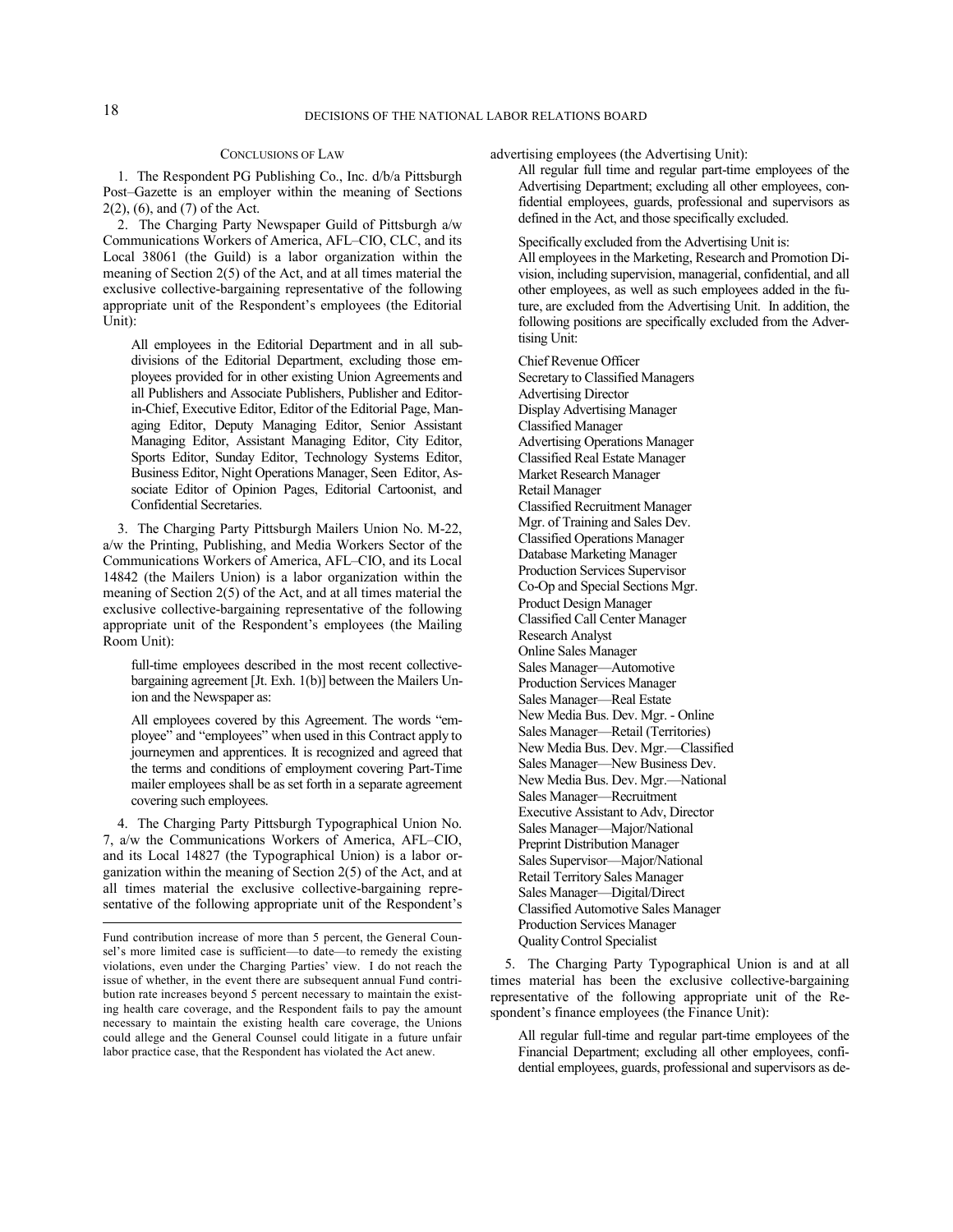fined in the Act. The following are recognized as being confidential or supervisory employees excluded from the coverage of this Agreement: Controller, Assistant Controller, Office Manager and their confidential secretaries, Accounting Manager, Auditor, Credit Manager, Cashier Manager, Circulation Accounting Supervisor, Advertising Accounting Supervisor, and Payroll Supervisor.

6. The Charging Party Newspaper, Newsprint, Magazine and Film Delivery Drivers, Helpers and Handlers, a/w the International Brotherhood of Teamsters and its Local Union No. 211 of Allegheny County (the Delivery Union) is a labor organization within the meaning of Section 2(5) of the Act, and at all times material the exclusive collective-bargaining representative of the following appropriate unit of the Respondent's employees (the Delivery Unit):

all employees performing the delivery-related work described in more detail in Section 2 (Jurisdiction) of the most recent collective-bargaining agreement between the Delivery Union and the Newspaper. [See, Section 2 of Joint Exh. 1(e).]

7. The Charging Party the Pittsburgh Newspaper Printing Pressmen's/Paper Handlers Local Union No. 9N, a/w the Graphic Communications Conference/International Brotherhood of Teamsters and its Local 24M/9N (the Pressmen's Union) is a labor organization within the meaning of Section 2(5) of the Act, and at all times material the exclusive collectivebargaining representative of the following appropriate unit of the Respondent's employees (the Pressmen's Unit):

All journeymen pressmen, paperhandlers, paperhandling pressmen, and apprentice pressmen who work in the Company's pressroom and paperhandling departments.

8. The Charging Party Operating Engineers, AFL–CIO, Local 95 (Operating Engineers), is a labor organization within the meaning of Section 2(5) of the Act, and at all times material the exclusive collective-bargaining representative of the following appropriate unit of the Respondent's operating engineer employees (the Operating Engineers Unit):

all employees employed by [the Respondent] at its facility located at 2201 Sweeney Drive, Clinton, P A; but excluding guards, office clericals, managerial personnel, confidential personnel, supervisors as defined in the National Labor Relations Act, and all other personnel.<sup>25</sup>

9. The Respondent violated Section 8(a)(5) and (1) of the Act, beginning on or about January 1, 2018, by unilaterally discontinuing to pay up to a 5 percent annual increase in contribution rates to the Western Pennsylvania Western Pennsylvania Teamsters and Employers Welfare Fund, for health care coverage for employees in the above-referenced bargaining units, resulting in a reduction in health care coverage for employees commencing April 1, 2018.

-

10. The unfair labor practices committed by Respondent affect commerce within the meaning of Section 2(6) and (7) of the Act.

#### **REMEDY**

Having found that the Respondent has engaged in certain unfair labor practices, I find that it must be ordered to cease and desist therefrom and to take certain affirmative action designed to effectuate the policies of the Act.

The Respondent, having unlawfully unilaterally discontinued paying annual increases up to 5 percent in Fund annual contribution rates shall rescind the unilateral change, and before implementing any changes in wages, hours, or other terms and conditions of unit employees, notify and on request bargain with the Unions to a lawful impasse.

Having found that the Respondent unlawfully discontinued increased annual contributions to the Fund, the Respondent shall be ordered to reinstitute payments of annual increases to the Fund and make the Fund and employees whole by making all delinquent Fund contributions on behalf of those employees, including any additional amounts due the fund in accordance with *Merryweather Optical Co.*, 240 NLRB 1213, 1216 fn. 7  $(1979).^{26}$  Further, the Respondent shall be required to reimburse its unit employees for any expenses ensuing from its failure to continue to pay the increased annual contributions to the Fund, as set forth in *Kraft Plumbing & Heating*, 252 NLRB 891 fn. 2 (1980), enfd. mem. 661 F.2d 940 (9th Cir. 1981), including all medical expenses that were not covered by the Fund's health care plan as a result of the Fund's reduction in benefits attributable to the Respondent's failure to pay the required contributions. Such amounts should be computed in the manner set forth in *Ogle Protection Service*, 183 NLRB 682 (1970), enfd. 444 F.2d 502 (6th Cir. 1971), with interest as prescribed in *New Horizons*, 283 NLRB 1173 (1987), compounded daily as prescribed in *Kentucky River Medical Center*, 356 NLRB 6 (2010). To the extent that an employee has made personal contributions to a fund that are accepted by the fund in lieu of the employer's delinquent contributions during the period of the delinquency, the Respondent will reimburse the employee, but the amount of such reimbursement will constitute a setoff to the amount that the Respondent otherwise owes the fund.<sup>27</sup>

The Respondent shall post an appropriate informational notice, as described in the attached appendix. This notice shall be posted at the Respondent's facility wherever the notices to employees are regularly posted for 60 days without anything covering it up or defacing its contents. In addition to physical posting of paper notices, notices shall be distributed electronically, such as by email, posting on an intranet or an internet site, and/or other electronic means, if the Respondent customarily

<sup>&</sup>lt;sup>25</sup> The parties stipulated that on March 9, 2017, the PG and the Operating Engineers tentatively agreed to change the facility address listed in the above-unit description and the change will be incorporated into any successor labor agreement entered into by the PG and the Operating Engineers.

<sup>&</sup>lt;sup>26</sup> The question of whether the Respondent must pay any additional amounts into the Fund in order to satisfy the "make whole" remedy is appropriately left to the compliance stage. *Merryweather Optical Co.*, supra. 27 I note that the record suggests that employees were not permitted

to directly contribute to the Fund. However, the issue was not directly litigated. Therefore, as a precaution, I include the standard direction regarding reimbursement of employee personal contributions.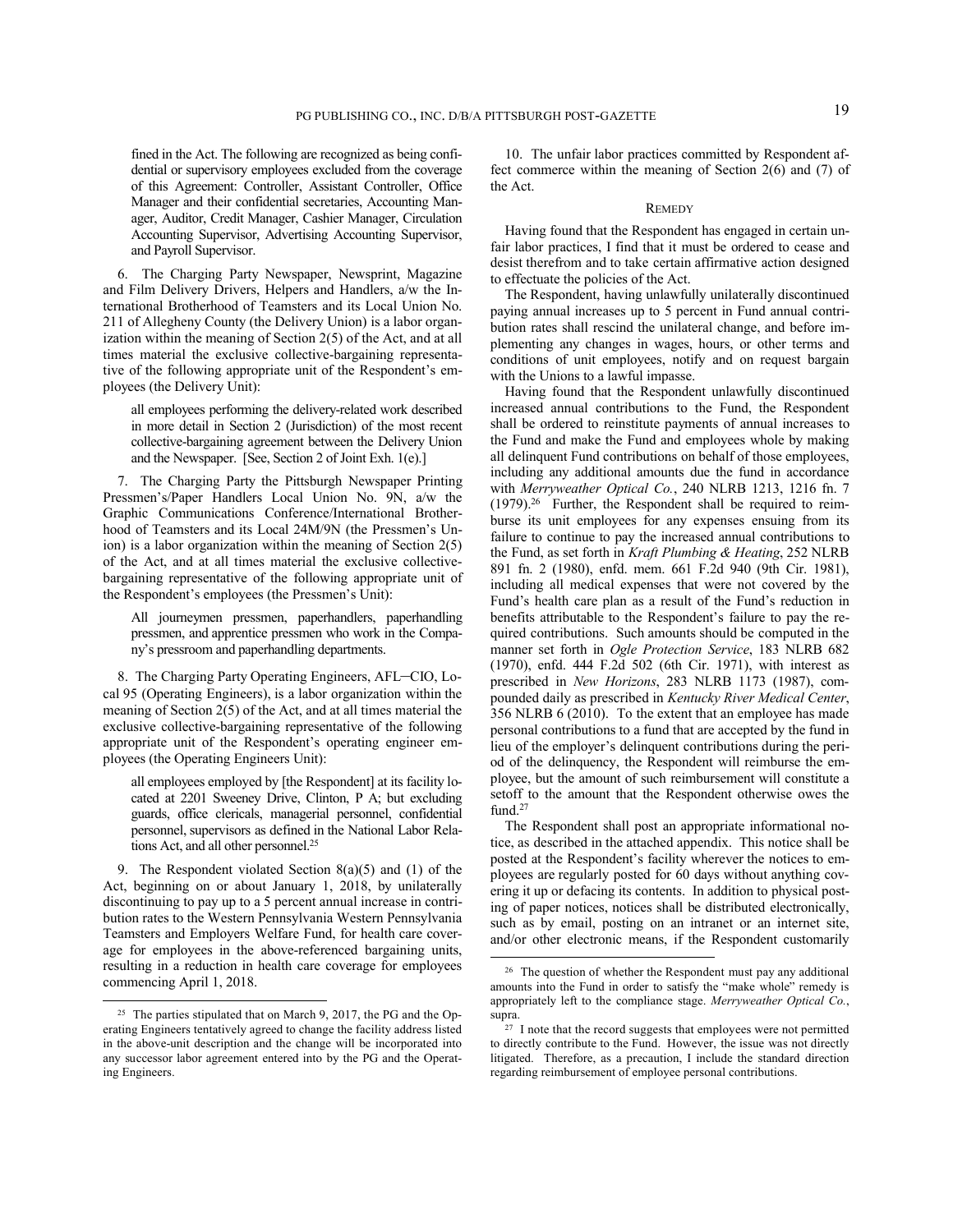communicates with its employees by such means. In the event that during the pendency of these proceedings the Respondent has gone out of business or closed the facility involved in these proceedings, the Respondent shall duplicate and mail, at its own expense, a copy of the notice to all current employees and former employees employed by the Respondent at any time since January 1, 2018. When the notice is issued to the Respondent, it shall sign it or otherwise notify Region 6 of the Board what action it will take with respect to this decision.

On these findings of fact and conclusions of law and on the entire record, I issue the following recommended<sup>28</sup>

## ORDER

The Respondent PG Publishing Co., Inc. d/b/a Pittsburgh Post–Gazette, Pittsburgh, Pennsylvania, its officers, agents, successors, and assigns, shall

1. Cease and desist from

(a) Unilaterally changing the terms and conditions of employment of its unit employees by discontinuing to pay up to a 5 percent annual increase in contribution rates to the Western Pennsylvania Teamsters and Employers Welfare Fund (Fund), for health care coverage for unit employees, without providing the employees' collective-bargaining representative notice and an opportunity to bargain to a lawful impasse.

(b) In any like or related manner interfering with, restraining, or coercing employees in the exercise of the rights guaranteed them by Section 7 of the Act.

2. Take the following affirmative action necessary to effectuate the policies of the Act.

(a) Before implementing any changes in wages, hours, or other terms and conditions of unit employees, notify and, on request, bargain with the Newspaper Guild of Pittsburgh a/w Communications Workers of America, AFL–CIO, CLC, and its Local 38061 (the Guild) Union to a lawful impasse as the exclusive collective-bargaining representative of the employees in the following bargaining unit:

The Editorial Unit:

-

All employees in the Editorial Department and in all subdivisions of the Editorial Department, excluding those employees provided for in other existing Union Agreements and all Publishers and Associate Publishers, Publisher and Editorin-Chief, Executive Editor, Editor of the Editorial Page, Managing Editor, Deputy Managing Editor, Senior Assistant Managing Editor, Assistant Managing Editor, City Editor, Sports Editor, Sunday Editor, Technology Systems Editor, Business Editor, Night Operations Manager, Seen Editor, Associate Editor of Opinion Pages, Editorial Cartoonist, and Confidential Secretaries.

(b) Before implementing any changes in wages, hours, or other terms and conditions of unit employees, notify and, on request, bargain with the Pittsburgh Mailers Union No. M–22, a/w the Printing, Publishing, and Media Workers Sector of the Communications Workers of America, AFL–CIO, and its Local 14842 (the Mailers Union) to a lawful impasse as the exclusive collective-bargaining representative of the employees in the following bargaining unit:

The Mailing Room Unit:

full-time employees described in the most recent collectivebargaining agreement between the Mailers Union and the Newspaper as:

All employees covered by this Agreement. The words "employee" and "employees" when used in this Contract apply to journeymen and apprentices. It is recognized and agreed that the terms and conditions of employment covering Part-Time mailer employees shall be as set forth in a separate agreement covering such employees.

(c) Before implementing any changes in wages, hours, or other terms and conditions of unit employees, notify and, on request, bargain with the Pittsburgh Typographical Union No. 7, a/w the Communications Workers of America, AFL–CIO, and its Local 14827 (the Typographical Union) to a lawful impasse as the exclusive collective-bargaining representative of the employees in the following bargaining units:

The Advertising Employees Unit:

All regular full time and regular part-time employees of the Advertising Department; excluding all other employees, confidential employees, guards, professional and supervisors as defined in the Act, and those specifically excluded.

Specifically excluded from the Advertising Unit is: All employees in the Marketing, Research and Promotion Di-

vision, including supervision, managerial, confidential, and all other employees, as well as such employees added in the future, are excluded from the Advertising Unit. In addition, the following positions are specifically excluded from the Advertising Unit:

Chief Revenue Officer Secretary to Classified Managers Advertising Director Display Advertising Manager Classified Manager Advertising Operations Manager Classified Real Estate Manager Market Research Manager Retail Manager Classified Recruitment Manager Mgr. of Training and Sales Dev. Classified Operations Manager Database Marketing Manager Production Services Supervisor Co-Op and Special Sections Mgr. Product Design Manager Classified Call Center Manager Research Analyst Online Sales Manager

<sup>&</sup>lt;sup>28</sup> If no exceptions are filed as provided by Sec. 102.46 of the Board's Rules and Regulations, the findings, conclusions, and recommended Order shall, as provided in Sec. 102.48 of the Rules, be adopted by the Board and all objections to them shall be deemed waived for all purposes.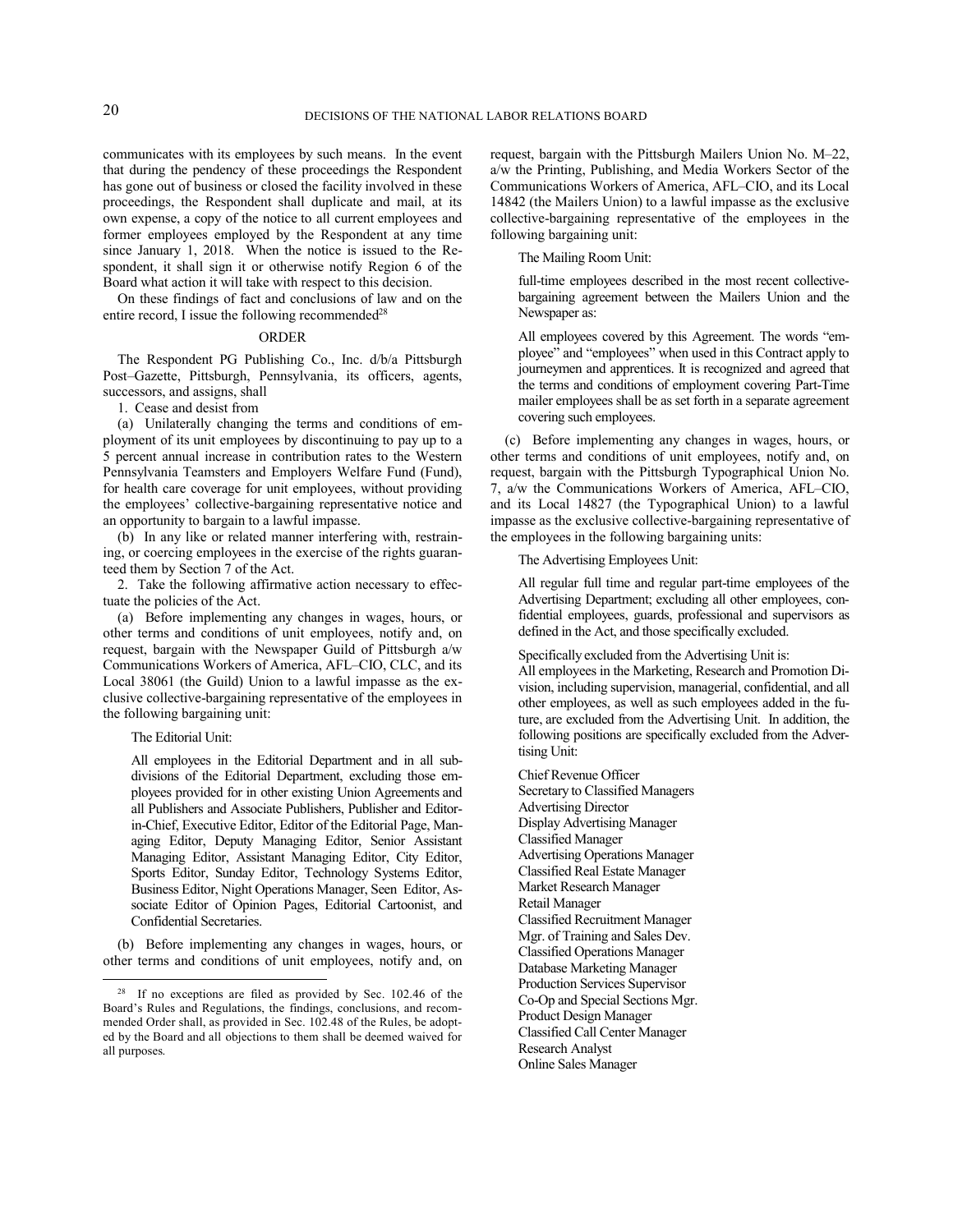Sales Manager—Automotive Production Services Manager Sales Manager—Real Estate New Media Bus. Dev. Mgr.—Online Sales Manager—Retail (Territories) New Media Bus. Dev. Mgr.—Classified Sales Manager—New Business Dev. New Media Bus. Dev. Mgr.—National Sales Manager—Recruitment Executive Assistant to Adv, Director Sales Manager—Major/National Preprint Distribution Manager Sales Supervisor—Major/National Retail Territory Sales Manager Sales Manager—Digital/Direct Classified Automotive Sales Manager Production Services Manager Quality Control Specialist

### The Finance Employees Unit:

All regular full-time and regular part-time employees of the Financial Department; excluding all other employees, confidential employees, guards, professional and supervisors as defined in the Act. The following are recognized as being confidential or supervisory employees excluded from the coverage of this Agreement: Controller, Assistant Controller, Office Manager and their confidential secretaries, Accounting Manager, Auditor, Credit Manager, Cashier Manager, Circulation Accounting Supervisor, Advertising Accounting Supervisor, and Payroll Supervisor.

(d) Before implementing any changes in wages, hours, or other terms and conditions of unit employees, notify and, on request, bargain with the Newspaper, Newsprint, Magazine and Film Delivery Drivers, Helpers and Handlers a/w the International Brotherhood of Teamsters and its Local Union No. 211 of Allegheny County (the Delivery Union) to a lawful impasse as the exclusive collective-bargaining representative of the employees in the following bargaining unit:

## The Delivery Unit:

all employees performing the delivery-related work described in more detail in Section 2 (Jurisdiction) of the most recent collective-bargaining agreement between the Delivery Union and the Newspaper.

(e) Before implementing any changes in wages, hours, or other terms and conditions of unit employees, notify and, on request, bargain with the Pittsburgh Newspaper Printing Pressmen's/Paper Handlers Local Union No. 9N, a/w the Graphic Communications Conference/International Brotherhood of Teamsters and its Local 24M/9N (the Pressmen's Union) to a lawful impasse as the exclusive collective-bargaining representative of the employees in the following bargaining unit:

### The Pressmen's Unit:

All journeymen pressmen, paperhandlers, paperhandling pressmen, and apprentice pressmen who work in the Compa-

## ny's pressroom and paperhandling departments.

(f) Before implementing any changes in wages, hours, or other terms and conditions of unit employees, notify and, on request, bargain with the International Union of Operating Engineers, AFL–CIO, Local 95 (the Operating Engineers) to a lawful impasse as the exclusive collective-bargaining representative of the employees in the following bargaining unit:

# The Operating Engineers Unit:

all employees employed by [the Respondent] at its facility located at 2201 Sweeney Drive, Clinton, P A; but excluding guards, office clericals, managerial personnel, confidential personnel, supervisors as defined in the National Labor Relations Act, and all other personnel.<sup>29</sup>

(g) Rescind the change in terms and conditions of employment for its unit employees that was unilaterally implemented on January 1, 2018, when it discontinued paying up to a 5% annual increase in contribution rates to the Fund for health care coverage for employees in the above-described units.

(h) Make all annual increases in contributions to the Fund that it failed to make, including any additional amounts due to the Fund on behalf of unit employees in the manner set forth in the remedy section of this decision, and continue to make the annual increase in contributions until the Respondent bargains with the Unions in good faith to an impasse or to an agreement.

(i) Reimburse unit employees for any expenses resulting from the failure to pay the annual increases in Fund contributions up to 5% in the manner set forth in the remedy section of this decision.

(j) Within 14 days after service by the Region, post at its facility in Pittsburgh, Pennsylvania, copies of the attached notice marked "Appendix."<sup>30</sup> Copies of the notice, on forms provided by the Regional Director for Region 6, after being signed by the Respondent's authorized representative, shall be posted by the Respondent and maintained for 60 consecutive days in conspicuous places, including all places where notices to employees are customarily posted. In addition to physical posting of paper notices, notices in each language deemed appropriate shall be distributed electronically, such as by email, posting on an intranet or an internet site, and/or other electronic means, if the Respondent customarily communicates with its employees by such means. Reasonable steps shall be taken by the Respondent to ensure that the notices are not altered, defaced, or covered by any other material. In the event that, during the pendency of these proceedings, the Respondent has gone out of business or closed the facility involved in these proceedings, the Respondent shall duplicate and mail, at its own expense, a copy of the notice in each appropriate language, to all current

<sup>&</sup>lt;sup>29</sup> The parties stipulated that on March 9, 2017, the PG and the Operating Engineers tentatively agreed to change the facility address listed in the above-unit description and the change will be incorporated into any successor labor agreement entered into by the PG and the Operating Engineers.

<sup>&</sup>lt;sup>30</sup> If this Order is enforced by a judgment of a United States court of appeals, the words in the notice reading "Posted by Order of the National Labor Relations Board" shall read "Posted Pursuant to a Judgment of the United States Court of Appeals Enforcing an Order of the National Labor Relations Board."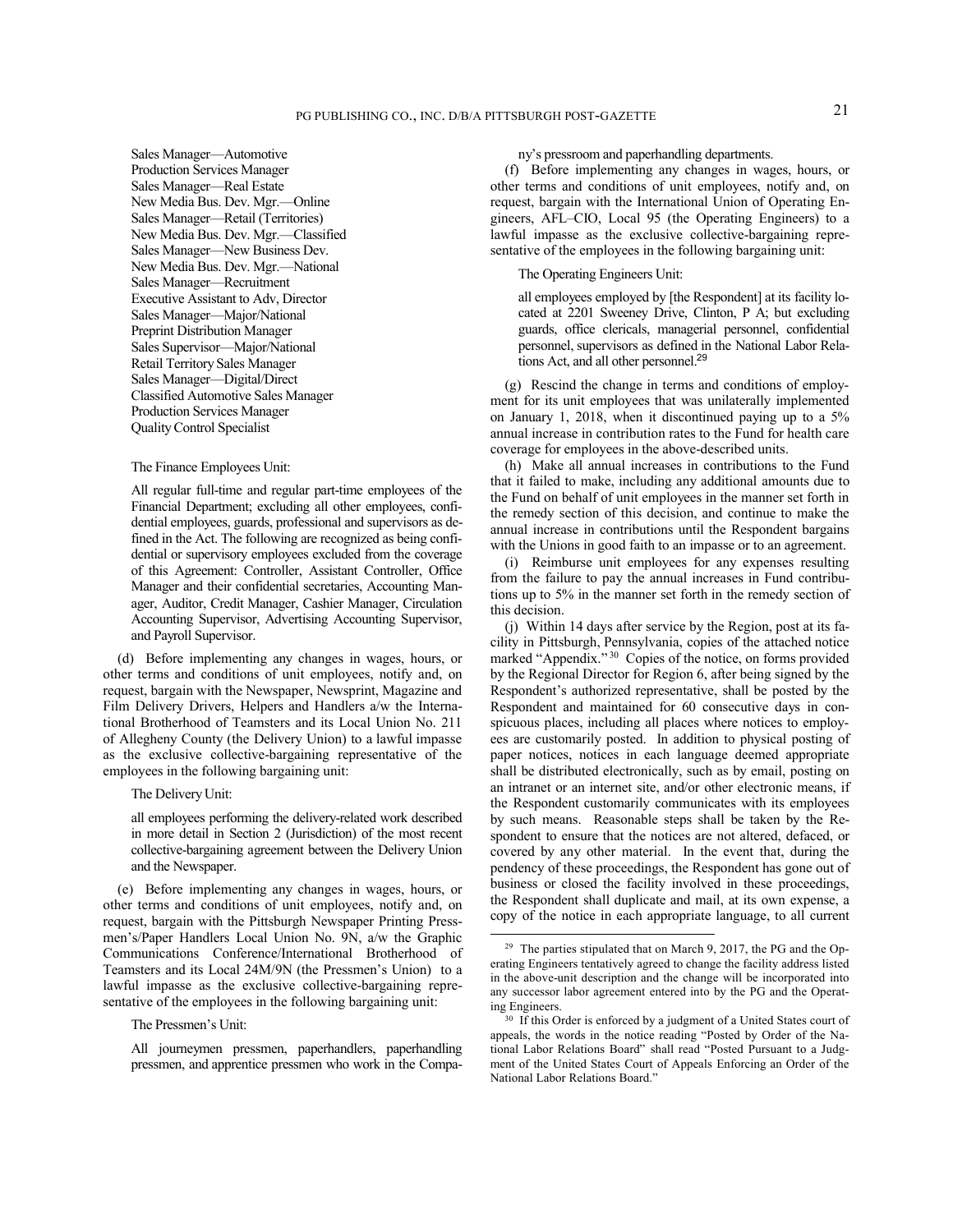employees and former employees employed by the Respondent at any time since January 1, 2018.

(k) Within 21 days after service by the Region, file with the Regional Director for Region 6 a sworn certification of a responsible official on a form provided by the Region attesting to the steps that the Respondent has taken to comply.

Dated, Washington, D.C. October 16, 2018

# APPENDIX

## NOTICE TO EMPLOYEES POSTED BY ORDER OF THE NATIONAL LABOR RELATIONS BOARD An Agency of the United States Government

The National Labor Relations Board has found that we violated Federal labor law and has ordered us to post and obey this notice.

## FEDERAL LAW GIVES YOU THE RIGHT TO

Form, join, or assist a union

Choose representatives to bargain with us on your behalf

Act together with other employees for your benefit and protection

Choose not to engage in any of these protected activities.

WE WILL NOT unilaterally change the terms and conditions of employment of unit employees by discontinuing to pay up to a 5 percent annual increase in contribution rates to the Western Pennsylvania Teamsters and Employers Welfare Fund (Fund), for health care coverage without providing the employees' collective-bargaining representative notice and an opportunity to bargain to a lawful impasse.

WE WILL NOT in any like or related manner interfere with, restrain, or coerce you in the exercise of the rights listed above.

WE WILL, before implementing any changes in wages, hours, or other terms and conditions of unit employees, notify and, on request, bargain with the Newspaper Guild of Pittsburgh a/w Communications Workers of America, AFL–CIO, CLC, and its Local 38061 as the exclusive collective-bargaining representative of employees in the following unit:

The Editorial Unit:

All employees in the Editorial Department and in all subdivisions of the Editorial Department, excluding those employees provided for in other existing Union Agreements and all Publishers and Associate Publishers, Publisher and Editorin-Chief, Executive Editor, Editor of the Editorial Page, Managing Editor, Deputy Managing Editor, Senior Assistant Managing Editor, Assistant Managing Editor, City Editor, Sports Editor, Sunday Editor, Technology Systems Editor, Business Editor, Night Operations Manager, Seen Editor, Associate Editor of Opinion Pages, Editorial Cartoonist, and Confidential Secretaries.

WE WILL, before implementing any changes in wages, hours, or other terms and conditions of unit employees, notify and, on request, bargain with the Pittsburgh Mailers Union No. M-22, a/w the Printing, Publishing, and Media Workers Sector of the Communications Workers of America, AFL–CIO, and its Local 14842 as the exclusive collective-bargaining representative of employees in the following unit:

The Mailing Room Unit:

full-time employees described in the most recent collectivebargaining agreement between the Mailers Union and the Newspaper as:

All employees covered by this Agreement. The words "employee" and "employees" when used in this Contract apply to journeymen and apprentices. It is recognized and agreed that the terms and conditions of employment covering Part-Time mailer employees shall be as set forth in a separate agreement covering such employees.

WE WILL, before implementing any changes in wages, hours, or other terms and conditions of unit employees, notify and, on request, bargain with the Pittsburgh Typographical Union No. 7, a/w the Communications Workers of America, AFL–CIO, and its Local 14827 as the exclusive collective-bargaining representative of employees in the following units:

The Advertising Employees Unit:

All regular full time and regular part-time employees of the Advertising Department; excluding all other employees, confidential employees, guards, professional and supervisors as defined in the Act, and those specifically excluded.

Specifically excluded from the Advertising Unit is:

All employees in the Marketing, Research and Promotion Division, including supervision, managerial, confidential, and all other employees, as well as such employees added in the future, are excluded from the Advertising Unit. In addition, the following positions are specifically excluded from the Advertising Unit:

Chief Revenue Officer Secretary to Classified Managers Advertising Director Display Advertising Manager Classified Manager Advertising Operations Manager Classified Real Estate Manager Market Research Manager Retail Manager Classified Recruitment Manager Mgr. of Training and Sales Dev. Classified Operations Manager Database Marketing Manager Production Services Supervisor Co-Op and Special Sections Mgr. Product Design Manager Classified Call Center Manager Research Analyst Online Sales Manager Sales Manager—Automotive Production Services Manager Sales Manager—Real Estate New Media Bus. Dev. Mgr.—Online